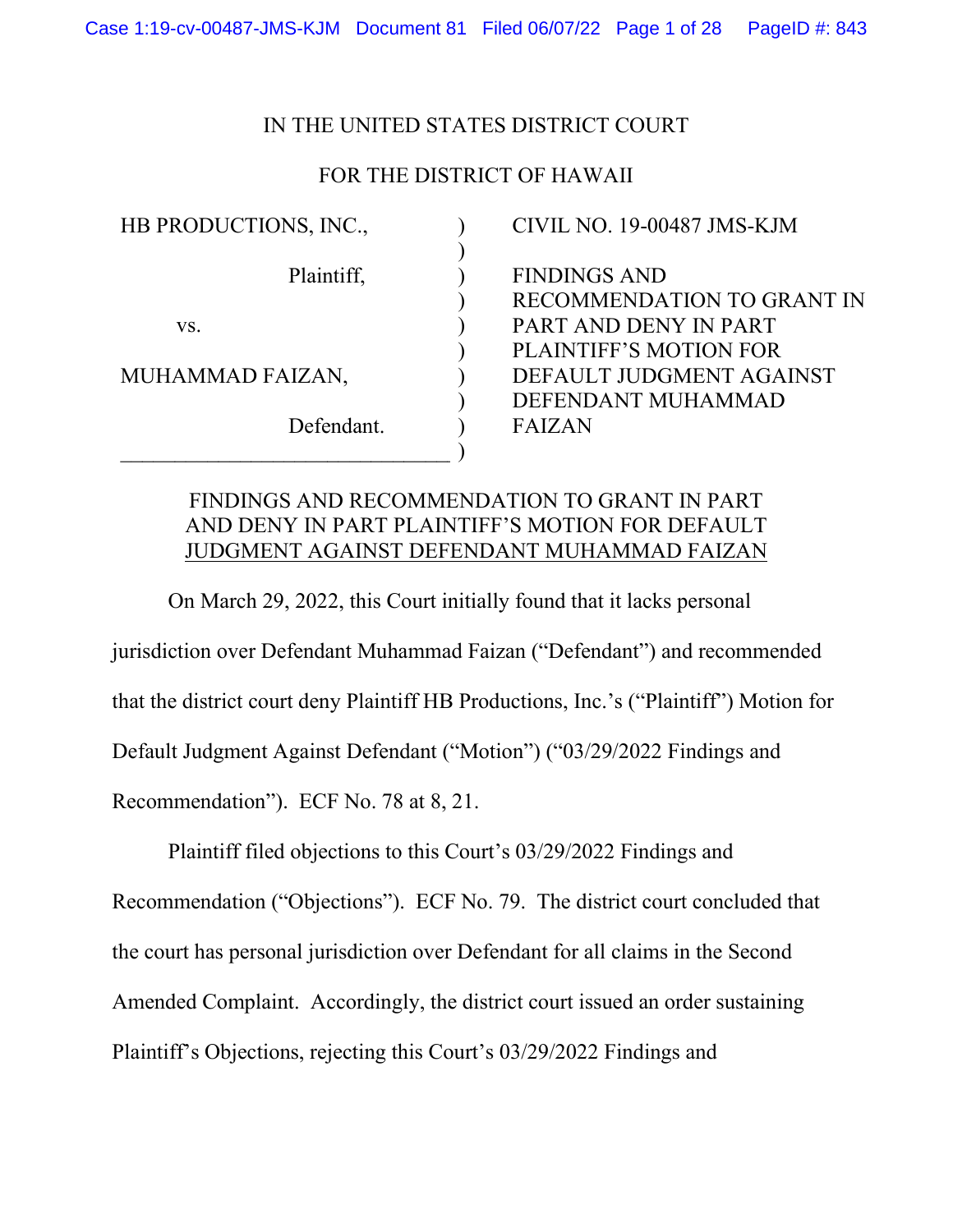Recommendation, and referring to this Court the remaining issues in Plaintiff's Motion ("05/13/2022 Order"). ECF No. 80 at 45.

The Court elects to decide this matter without a hearing pursuant to Rule 7.1(c) of the Local Rules of Practice for the United States District Court for the District of Hawaii. After carefully considering Plaintiff's Motion, the applicable law, and the record in this case, the Court FINDS AND RECOMMENDS that the district court GRANT IN PART AND DENY IN PART the Motion.

### BACKGROUND

The 05/13/2022 Order sets forth the factual and procedural background of this matter, which this Court need not repeat except as relevant to deciding this Motion.

On January 19, 2022, the Clerk of Court ("Clerk") entered default against Defendant for failure to appear or otherwise defend. ECF No. 74. On January 27, 2022, Plaintiff filed this Motion and included a request for an award of \$150,000 in statutory damages, \$23,895 in attorneys' fees, \$1,059.27 in Hawaii General Excise Tax ("GET"),<sup>1</sup> and \$4,714 in taxable costs as final judgment pursuant to Federal Rule of Civil Procedure 55(b)(2). *See* ECF No. 75. Plaintiff's counsel submitted a declaration in support of the Motion and damages sought by Plaintiff ("Culpepper Declaration"). ECF No. 75-2. Plaintiff served the Motion on Defendant by airmail

<sup>&</sup>lt;sup>1</sup> The GET rate is 4.712%.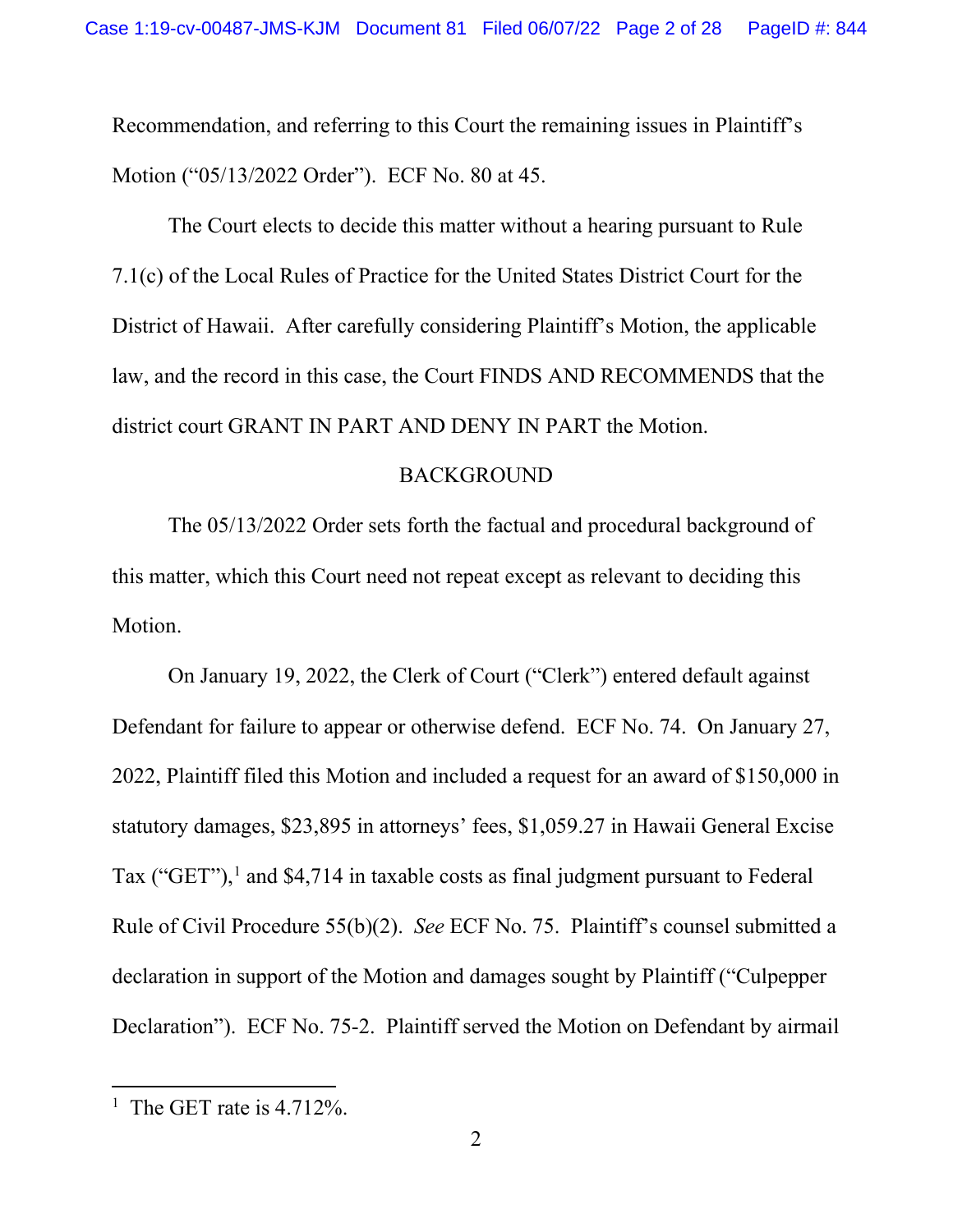on January 27, 2022. ECF No. 75-9. Defendant did not file an opposition or otherwise respond to the Motion.

## **DISCUSSION**

Since the district court has determined that Plaintiff has established personal jurisdiction over Defendant, this Court will next consider whether default judgment is appropriate.

I. Legal Standard

Default judgment may be entered for the plaintiff if the defendant has defaulted by failing to appear and the plaintiff's claim is for a "sum certain or for a sum which can by computation be made certain[.]" Fed. R. Civ. P.  $55(a)$ , (b)(1). The court has discretion to grant or deny a motion for default judgment. *Haw. Carpenters' Tr. Funds v. Stone*, 794 F.2d 508, 511–12 (9th Cir. 1986) (citation omitted). Default judgments are ordinarily disfavored and cases should be decided on their merits if reasonably possible. *Eitel v. McCool*, 782 F.2d 1470, 1472 (9th Cir. 1986). Courts may consider the following factors in deciding whether to grant a motion for default judgement (collectively, "*Eitel* factors"):

(1) the possibility of prejudice to the plaintiff[;] (2) the merits of plaintiff's substantive claim[;] (3) the sufficiency of the complaint[;] (4) the sum of money at stake in the action; (5) the possibility of a dispute concerning material facts; (6) whether the default was due to excusable neglect[;] and (7) the strong policy underlying the Federal Rules of Civil Procedure favoring decisions on the merits.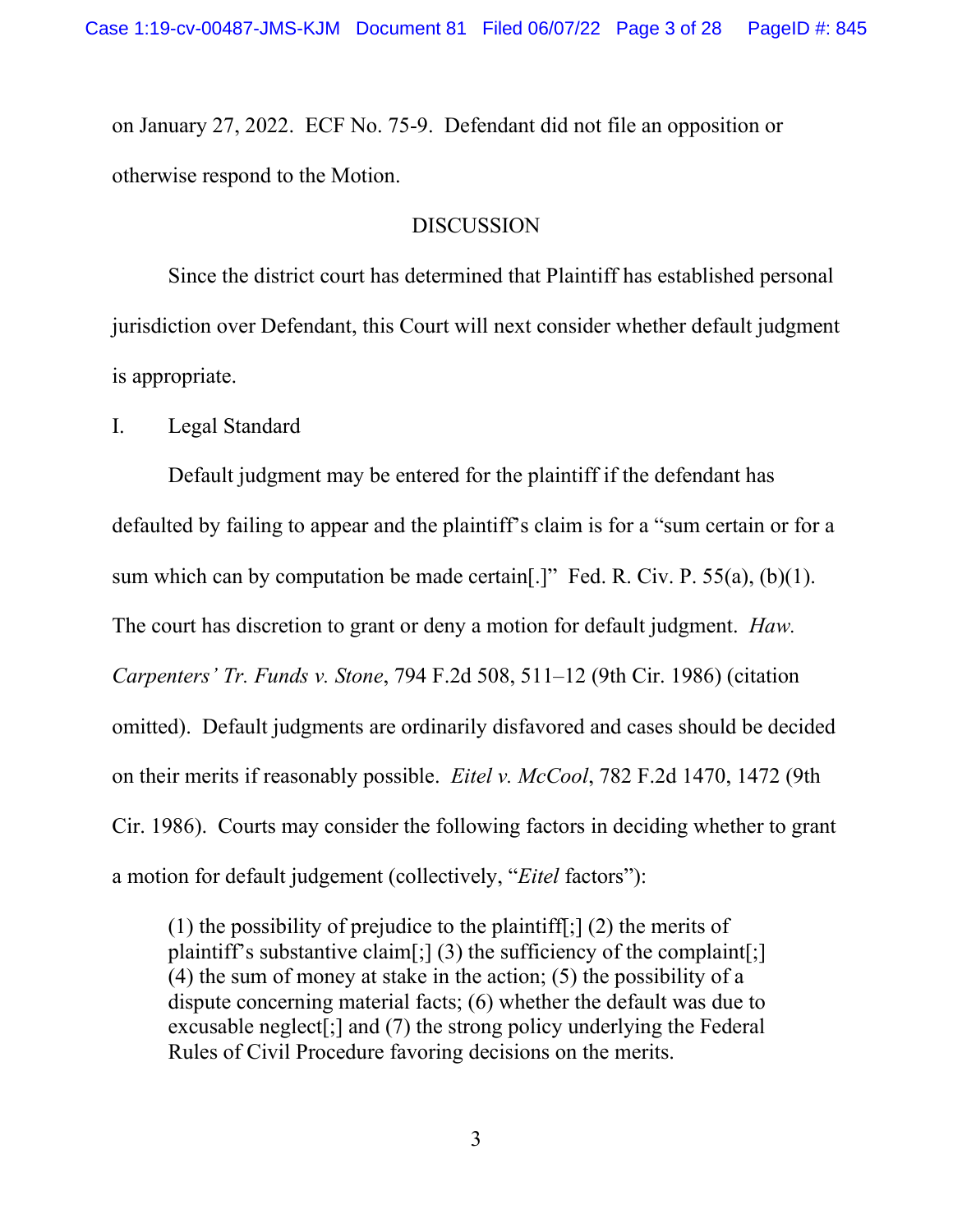*NewGen, LLC v. Safe Cig, LLC*, 840 F.3d 606, 616 (9th Cir. 2016) (quoting *Eitel*, 782 F.2d at 1471–72).

On default, "the factual allegations of the complaint, except those relating to the amount of damages, will be taken as true." *TeleVideo Sys., Inc. v. Heidenthal*, 826 F.2d 915, 917–18 (9th Cir. 1987) (quoting *Geddes v. United Fin. Group*, 559 F.2d 557, 560 (9th Cir. 1977)). Likewise, "necessary facts not contained in the pleadings, and the claims which are legally insufficient, are not established by default." *Cripps v. Life Ins. Co. of N. Am.*, 980 F.2d 1261, 1267 (9th Cir. 1992) (citing *Danning v. Lavine*, 572 F.2d 1386, 1388 (9th Cir. 1978)).

# II. *Eitel* Factors

Following the district court's conclusion that the court has subject matter jurisdiction over Plaintiff's claims and personal jurisdiction over Defendant, the Court must consider whether default judgment is appropriate under the *Eitel* factors.

# A. Possibility of Prejudice to Plaintiff

The first factor is whether Plaintiff would suffer prejudice if default judgment is not entered. Because Defendant has not appeared to defend this action on the merits, Plaintiff would be prejudiced if judgment is delayed and Plaintiff is forced to prove its claims at trial. Defendant is in default and is not defending this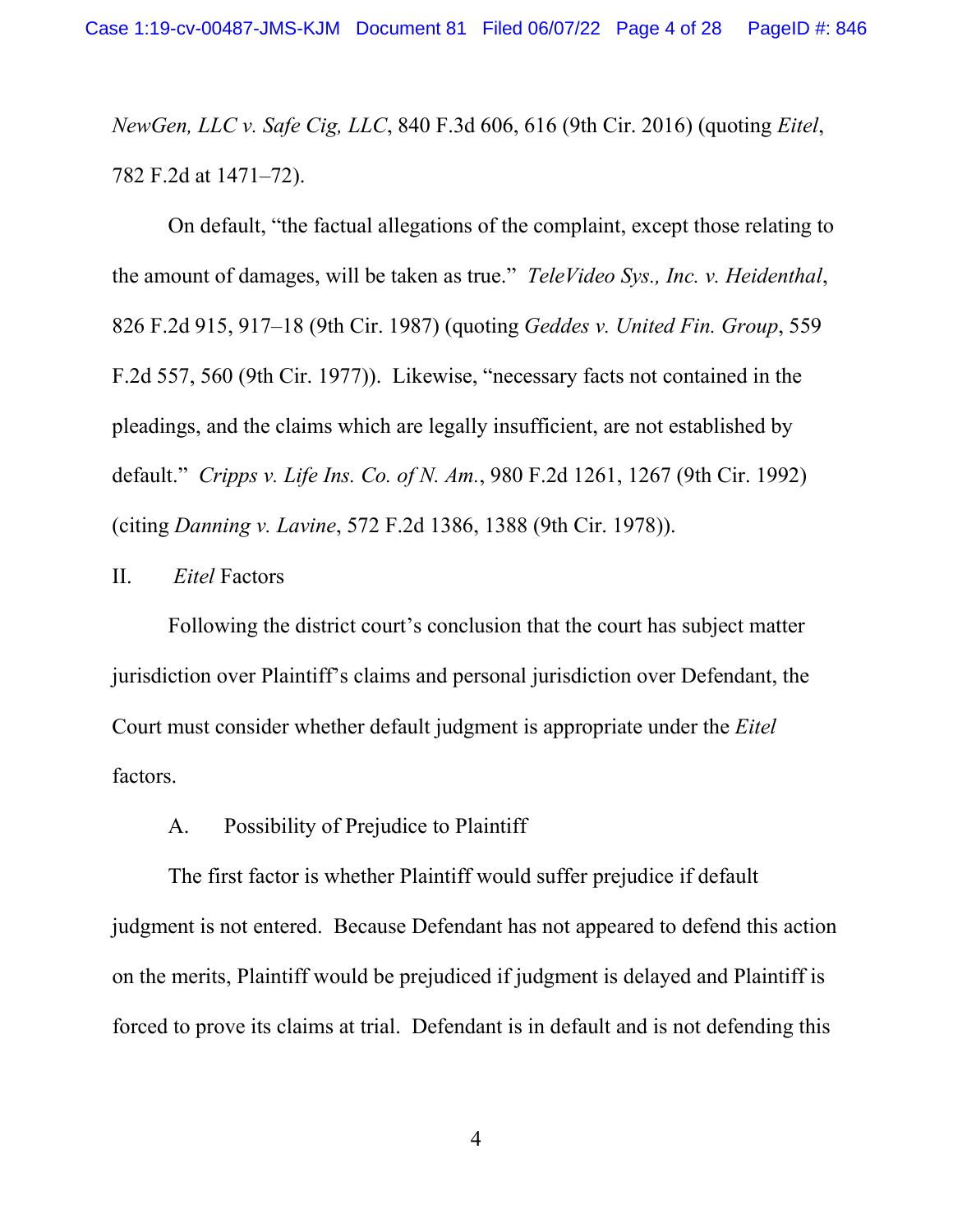case. Under the circumstances, Plaintiff is entitled to a prompt decision by way of this Motion. Accordingly, the first *Eitel* factor favors default judgment.

B. Merits of Plaintiff's Substantive Claims

Under the second *Eitel* factor, the Court considers the merits of Plaintiff's substantive claims. As noted, the allegations in the Second Amended Complaint are deemed true to determine Defendant's liability. *TeleVideo Sys., Inc.* at 917–18; *Fair Hous. of Marin v. Combs*, 285 F.3d 899, 906 (9th Cir. 2002). Here, the allegations in Plaintiff's Second Amended Complaint, accepted as true, establish that Plaintiff is entitled to default judgment against Defendant on all claims.

Plaintiff has sufficiently pled claims that Defendant committed copyright infringement and contributory copyright infringement pertaining to the motion picture, *Hellboy* (the "Work"). A plaintiff asserting copyright infringement must prove two elements: "(1) ownership of the copyright; and (2) infringement—that the defendant copied protected elements of the plaintiff's work." *Three Boys Music Corp. v. Bolton*, 212 F.3d 477, 481 (9th Cir. 2000). Regarding Plaintiff's claim for copyright infringement, Plaintiff alleges: (1) Plaintiff owns and has registered the Work, ECF No. 64 at 24 ¶ 85; (2) Defendant, who does not have a license from Plaintiff, distributes the Work by providing "immediate, unrestricted, and unauthorized access to unauthorized copies" of the Work, *id*. at 35 ¶ 129, 36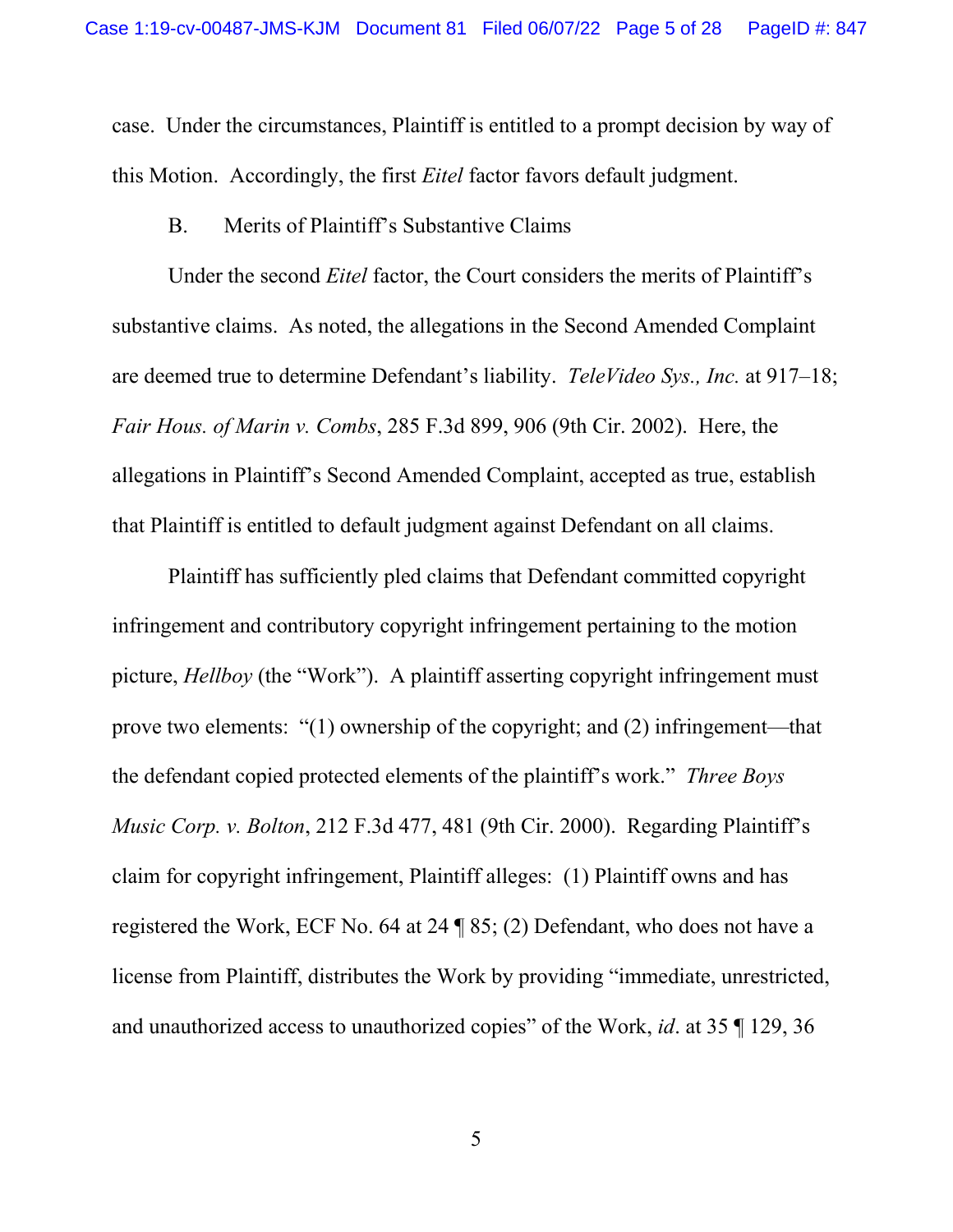¶¶ 131–32; and (3) Plaintiff has and will be damaged by Defendant's wrongful actions, which hinder legitimate distribution of the Work. *Id*. at 39 ¶ 152.

As to Plaintiff's claim for contributory copyright infringement, the Ninth Circuit has recognized that "[o]ne who, with knowledge of the infringing activity, induces, causes or materially contributes to the infringing conduct *of another* may be liable as a 'contributory' [copyright] infringer." *Ellison v. Robertson*, 357 F.3d 1072, 1076 (9th Cir. 2004) (quoting *Gershwin Publ'g Corp. v. Columbia Artists Mgmt., Inc*., 443 F.2d 1159, 1162 (2d Cir. 1971) (some brackets *Gershwin*)). The Ninth Circuit has "interpreted the knowledge requirement for contributory copyright infringement to include both those with *actual knowledge* and those who *have reason to know* of direct infringement." *Id*. (quoting *A&M Records v. Napster, Inc*., 239 F.3d 1004, 1020 (9th Cir. 2001)).

Plaintiff alleges that by unlawfully furnishing access to unauthorized content through Defendant's websites, Defendant caused or materially contributed to the direct infringement by others of Plaintiff's copyrighted Work. *See* ECF No. 64 at 36 ¶¶ 131–33. Plaintiff also alleges that Defendant knew or should have known that other BitTorrent users were directly infringing on Plaintiff's Work. *See id*. at 43 ¶ 175. As likewise concluded by the district court, the Court finds that Plaintiff's allegations are sufficient to state a claim for direct and contributory copyright infringement. *See Ellison*, 357 F.3d at 1076 (enumerating elements of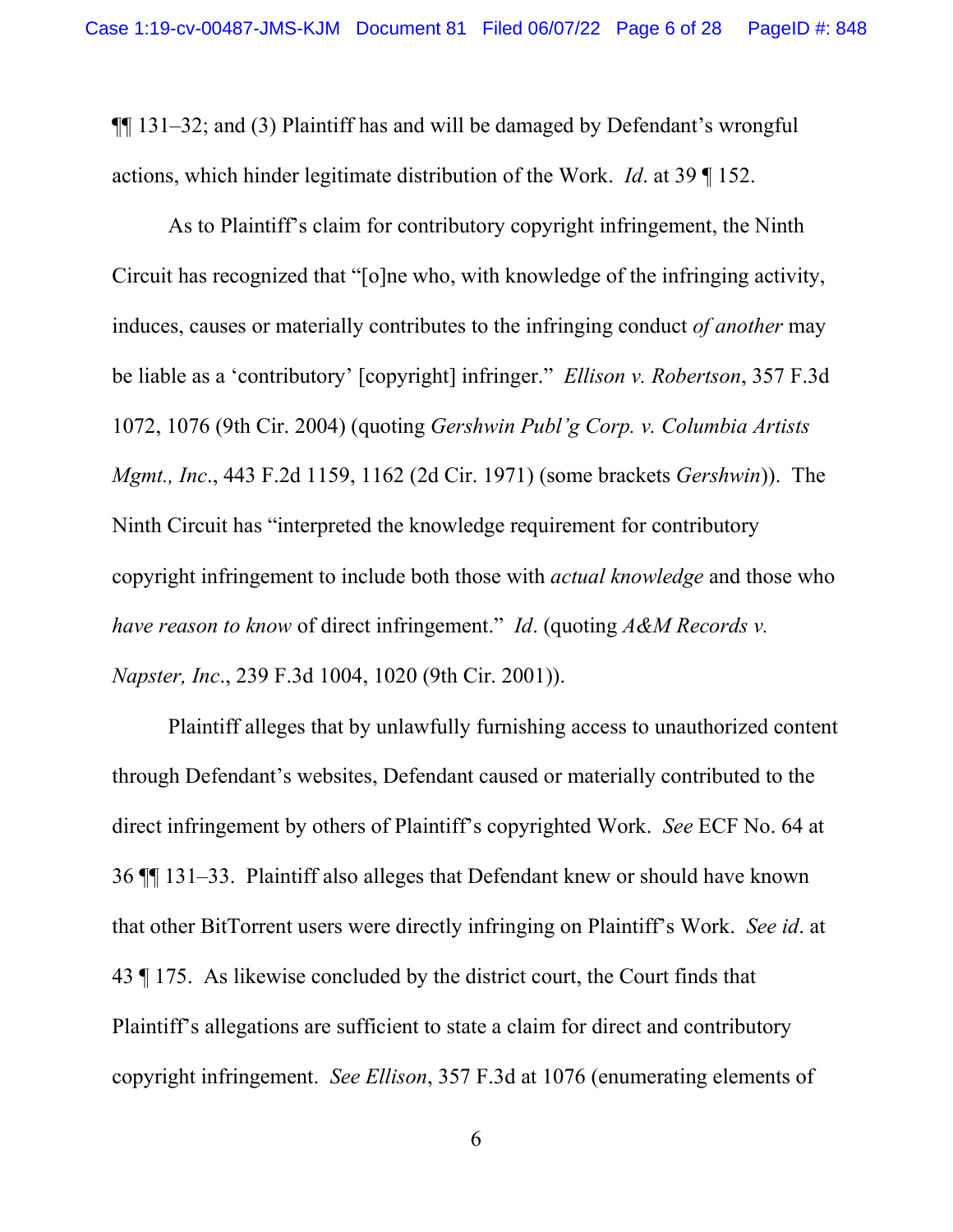copyright infringement). Accordingly, the merits of Plaintiff's substantive claims weigh in favor of default judgment.

## C. Sufficiency of the Second Amended Complaint

As stated, the Court finds that Plaintiff's allegations in the Second Amended Complaint are sufficiently pled. Accordingly, the sufficiency of the Second Amended Complaint weighs in favor of default judgment.

## D. Sum of Money at Stake

For the fourth *Eitel* factor, the Court "must consider the amount of money at stake in relation to the seriousness of Defendant's conduct." *PepsiCo, Inc. v. Cal. Sec. Cans*, 238 F. Supp. 2d 1172, 1176 (C.D. Cal. 2002) (citing *Eitel*, 782 F.2d at 1471). Plaintiff seeks \$150,000 in statutory damages for willful contributory infringements of the Work. *See* 17 U.S.C. § 504(c)(2) (authorizing the court to increase the award of statutory damages to a sum of not more than \$150,000 for willful infringement). ECF No. 75-1 at 24, 26. The Court finds that the amount of money at stake is significant relative to the cost of continued litigation, especially considering Defendant's location outside of the United States and Plaintiff's alleged actual damages totaling \$270,902.58. *See* ECF No. 64 at 47 ¶ (D). The statutory damages Plaintiff seeks are appropriate and reflect the severity of Defendant's willful infringement of Plaintiff's copyrighted Work, as addressed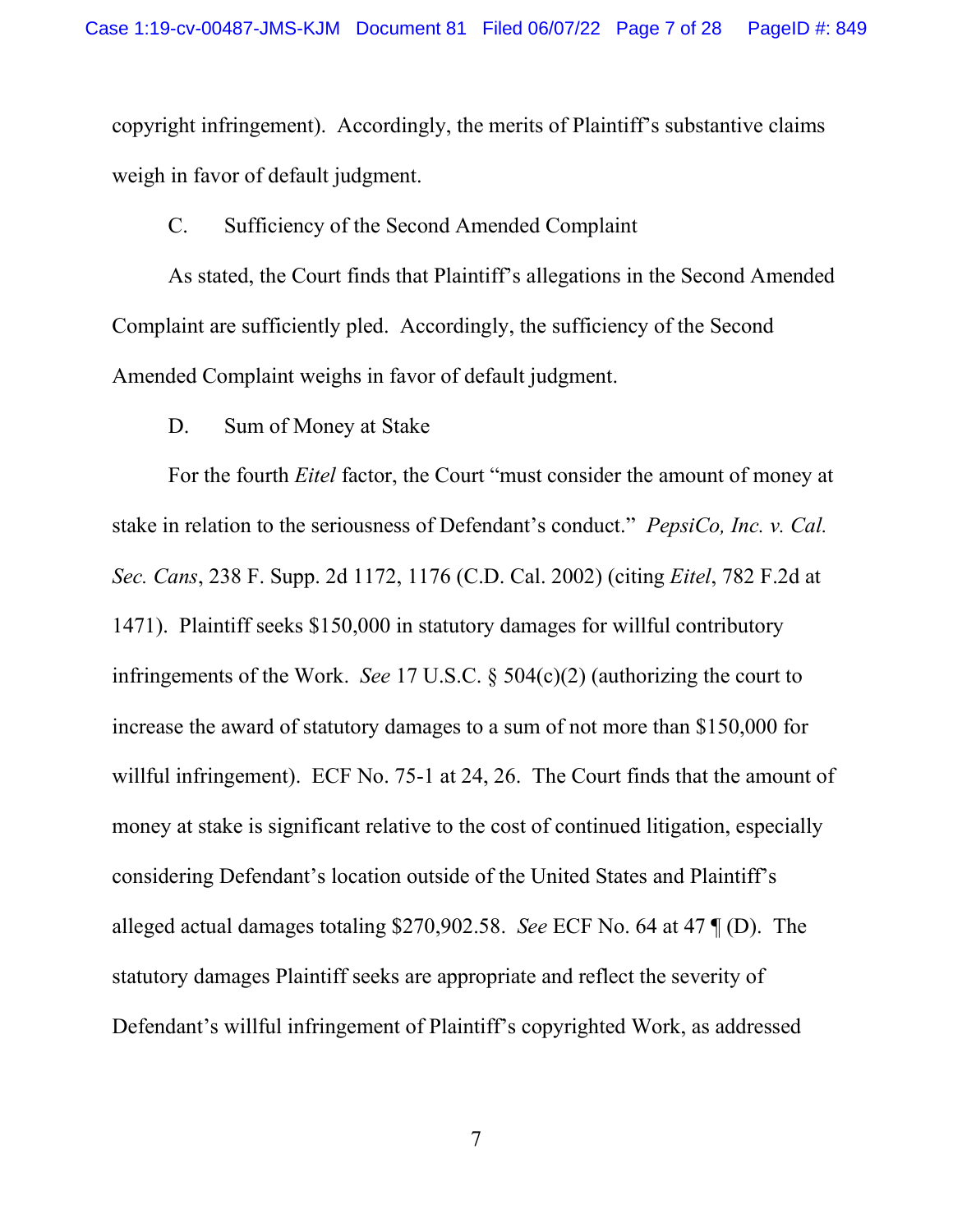below. The Court thus finds that the sum of money at stake weighs in favor of default judgment.

# E. Possibility of Dispute Concerning Material Facts

The fifth factor, the possibility of dispute concerning material facts, weighs in favor of default judgment. The Court takes the well-pled allegations of the Second Amended Complaint as true, except those relating to the amount of damages. *TeleVideo Sys., Inc.*, 826 F.2d at 917–18. Defendant has not defended against Plaintiff's claims, despite having a fair opportunity to do so. Pakistan foreign counsel has declared that Defendant was personally served with process. *See* ECF No. 14-1 at 2. Plaintiff has certified that it served Defendant the Second Amended Complaint via airmail. *See* ECF No. 65 at 2. Defendant, nonetheless, has failed to make an appearance in this action or otherwise respond to Plaintiff's claims. Because Defendant has failed to raise any dispute regarding Plaintiff's material factual allegations, this factor favors default judgment.

F. Whether Default Was Due to Excusable Neglect

Regarding the sixth factor, the Court finds that Defendant's default was not the result of excusable neglect. Defendant failed to defend this action, and the Clerk entered default against him. *See* ECF No. 74. There is no evidence in the record indicating that Defendant's default was the result of excusable neglect. Consequently, this factor weighs in favor of default judgment.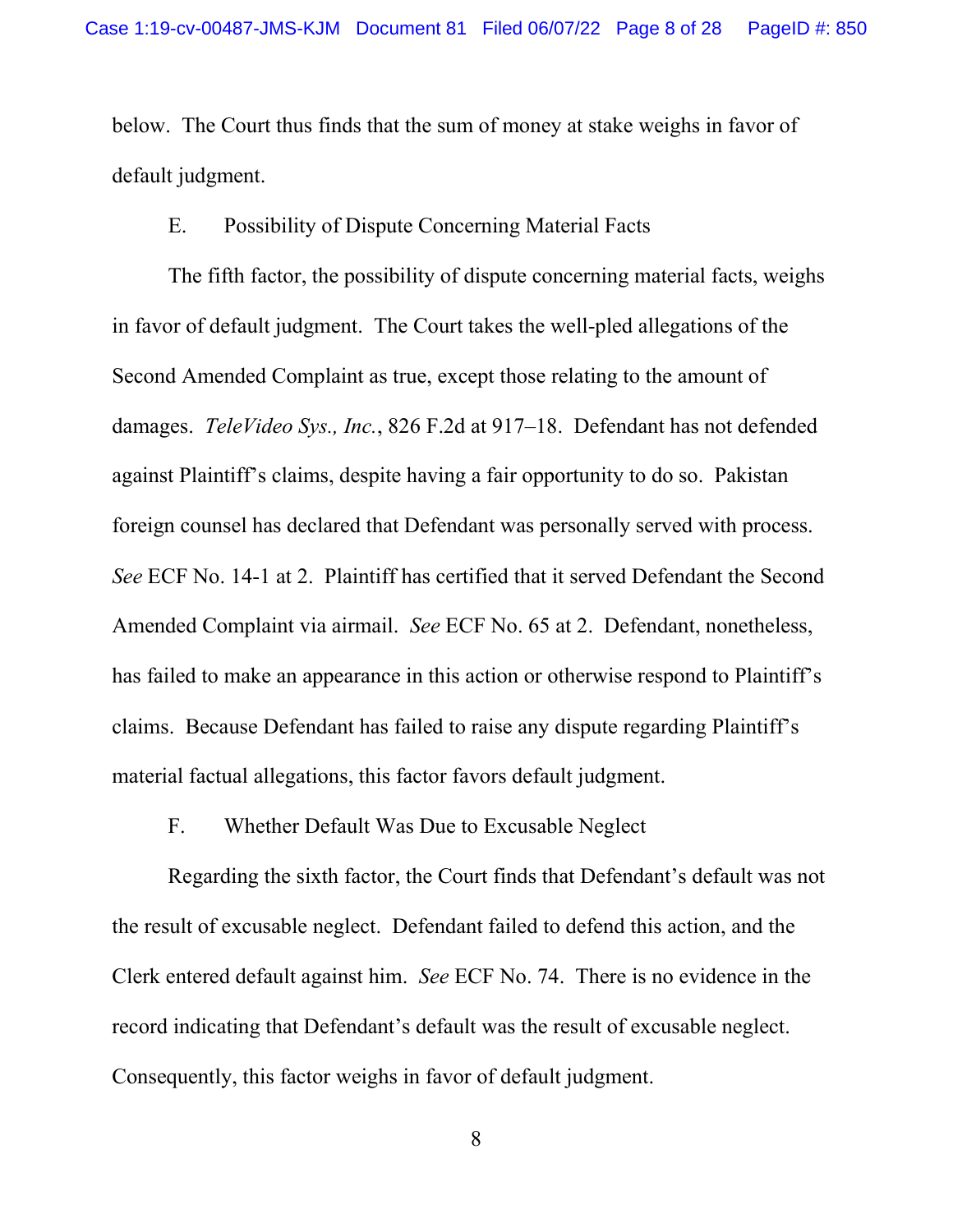# G. Policy Favoring Decisions on the Merits

Under Rule 55, "termination of a case before hearing the merits is allowed whenever a defendant fails to defend an action." *PepsiCo, Inc.*, 238 F. Supp. 2d at 1177; *see also Philip Morris USA, Inc. v. Castworld Prods., Inc.*, 219 F.R.D. 494, 501 (C.D. Cal. 2003) ("[T]he mere existence of Fed. R. Civ. P. 55(b) indicates that the seventh *Eitel* factor is not alone dispositive.").

Defendant has failed to defend against this action and has thus rendered adjudication on the merits before this Court impracticable. Although the policy favoring decisions on the merits generally weighs against default judgment, this factor alone does not preclude the Court from entering default judgment. Therefore, this factor does not preclude the Court from entering default judgment against Defendant.

# H. Totality of *Eitel* Factors

The Court finds that the totality of the *Eitel* factors weigh in favor of entering default judgment in favor of Plaintiff and against Defendant. So, the Court considers Plaintiff's request for statutory damages, costs, and attorneys' fees.

IV. Remedies

Although Defendant's default establishes his liability to Plaintiff, it does not establish the amount of damages or other relief to which Plaintiff is entitled. *TeleVideo Sys., Inc.*, 826 F.2d at 917–18. Plaintiff must provide evidence to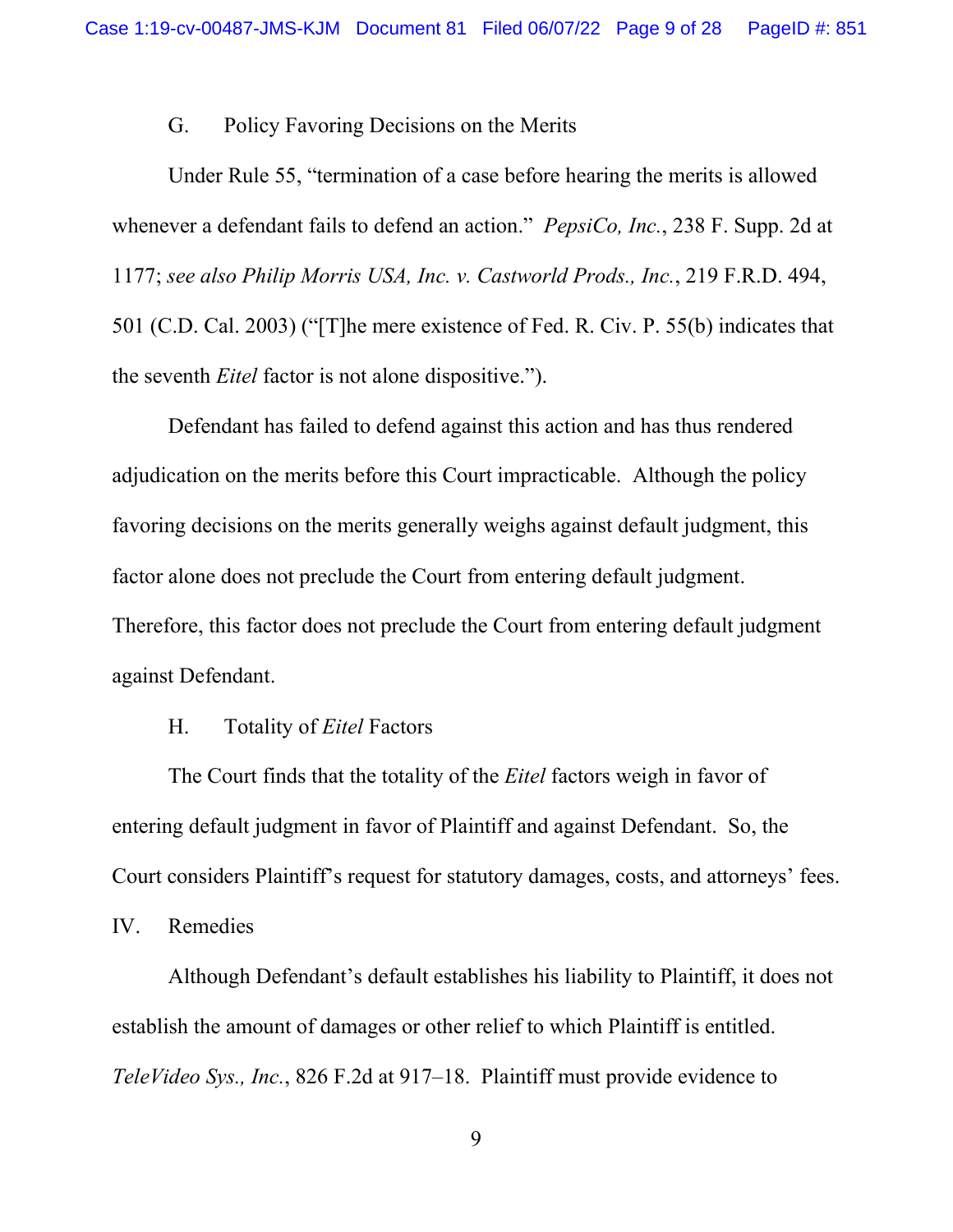#### Case 1:19-cv-00487-JMS-KJM Document 81 Filed 06/07/22 Page 10 of 28 PageID #: 852

support Plaintiff's requested relief and the relief "must not differ in kind from, or exceed in amount, what is demanded in the pleadings." Fed. R. Civ. P. 54(c). Plaintiff seeks the following relief: (1) statutory damages of \$150,000; (2) \$4,714 in costs; (3) \$23,895 in attorneys' fees (plus \$1,059.27 for Hawaii GET); and (4) injunctive relief. *See* ECF No. 75 at 2. The Court addresses these requests in turn.

### A. Statutory Damages

"[T]he Copyright Act provides a plaintiff the option of electing either statutory damages or actual damages." *Columbia Pictures Television, Inc. v. Krypton Broad. of Birmingham, Inc*., 259 F.3d 1186, 1194 (9th Cir. 2001) (citing 17 U.S.C. § 504(a)). "A plaintiff may elect statutory damages 'regardless of the adequacy of the evidence offered as to his actual damages and the amount of the defendant's profits.'" *Id.* (quoting Melville B. Nimmer & David Nimmer, *Nimmer on Copyright*, § 14.04[A] (2000)). "If statutory damages are elected, the court has wide discretion in determining the amount of statutory damages to be awarded, constrained only by the specified maxima and minima." *Id*. (quoting *Peer Int'l Corp. v. Pausa Records, Inc*., 909 F.2d 1332, 1336 (9th Cir. 1990)).

Statutory damages "serve both compensatory and punitive purposes" so as "to sanction and vindicate the statutory policy of discouraging infringement." *L.A. News Serv. v. Reuters Int'l, Ltd.*, 149 F.3d 987, 996 (9th Cir. 1998) (quotation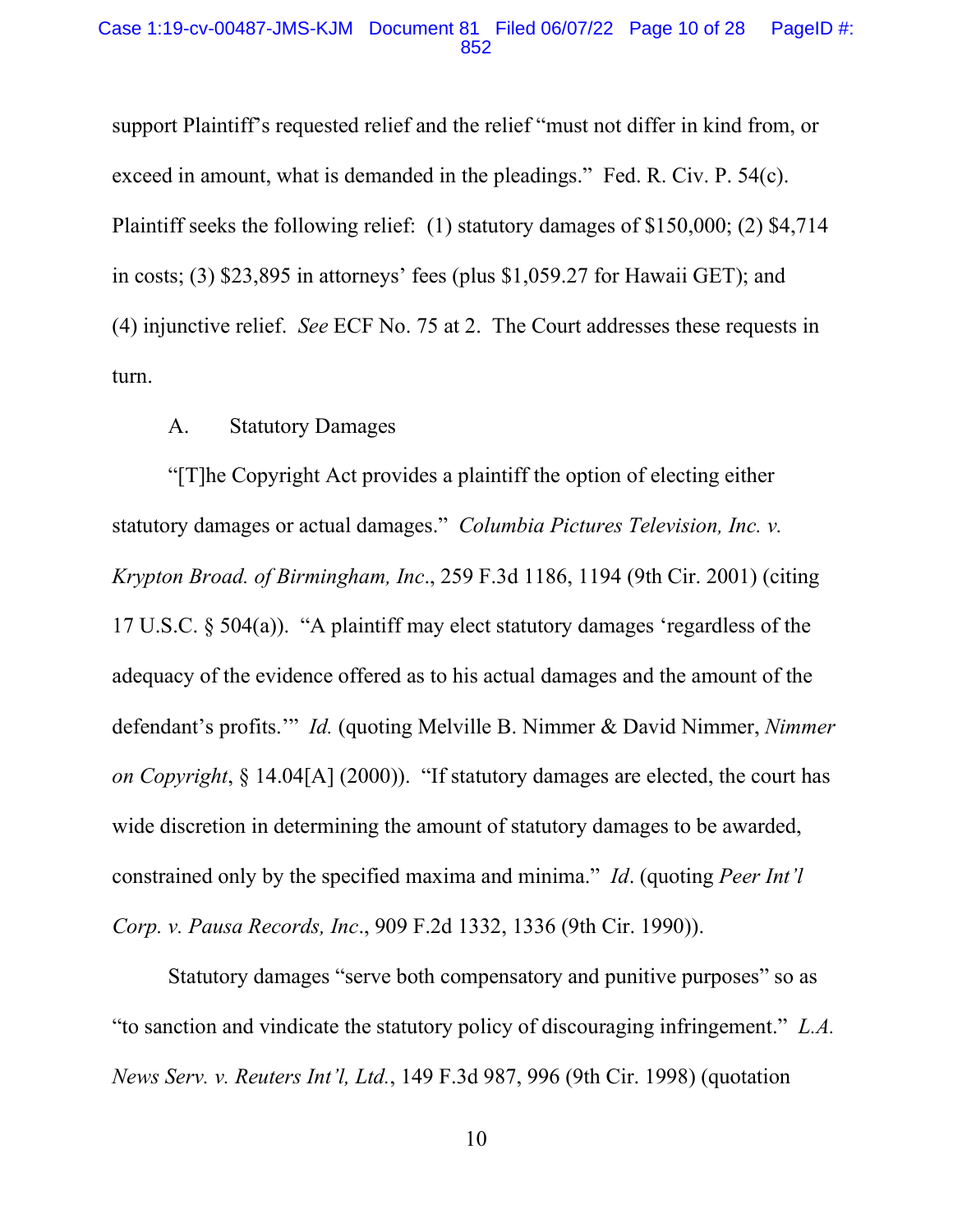#### Case 1:19-cv-00487-JMS-KJM Document 81 Filed 06/07/22 Page 11 of 28 PageID #: 853

marks omitted) (citing *Peer Int'l Corp*., 909 F.2d at 1336). This Court is thus guided by "what is just in the particular case, considering the nature of the copyright, the circumstances of the infringement and the like." *Id*. (quotation marks omitted) (citing *Peer Int'l Corp*., 909 F.3d at 1337).

Plaintiff elects statutory damages of \$150,000 in lieu of actual damages under  $\S$  504(c)(2). Plaintiff alleges that Defendant's infringing conduct is willful. *See* ECF No. 64 at 41 | 161, 42 | 168, 44 | 176, 46 | 189. Plaintiff's pointed allegations of willful copyright infringement include: Defendant "directly infringed Plaintiff's exclusive rights of reproduction and distribution in California" by using Defendant's username to upload the file to the Work to, among others, a California server that hosts a piracy website, *id*. at 6 ¶ 20, 32 ¶ 122; Plaintiff issued a Digital Millennium Copyright Act ("DMCA") notice and subpoena to Namecheap, which in turn informed Defendant, who promptly moved his website from "mkvcage.fun" to "mkvcage.com," *id*. at 22–23 ¶¶ 75, 76, *see also* ECF No. 75-2 at 3 ¶ 6; and when Defendant received notification of this lawsuit, Defendant created a new website, "mkvcage.nl," hosted by a completely different servicer (1337 Services, LLC, organized under the laws of the Caribbean island of St. Kitt and Nevis) so that Defendant could continue his infringing activities. ECF No. 64 at 23 ¶¶ 77, 78; *see also* ECF No. 75-2 at 8–9 ¶¶ 19, 22.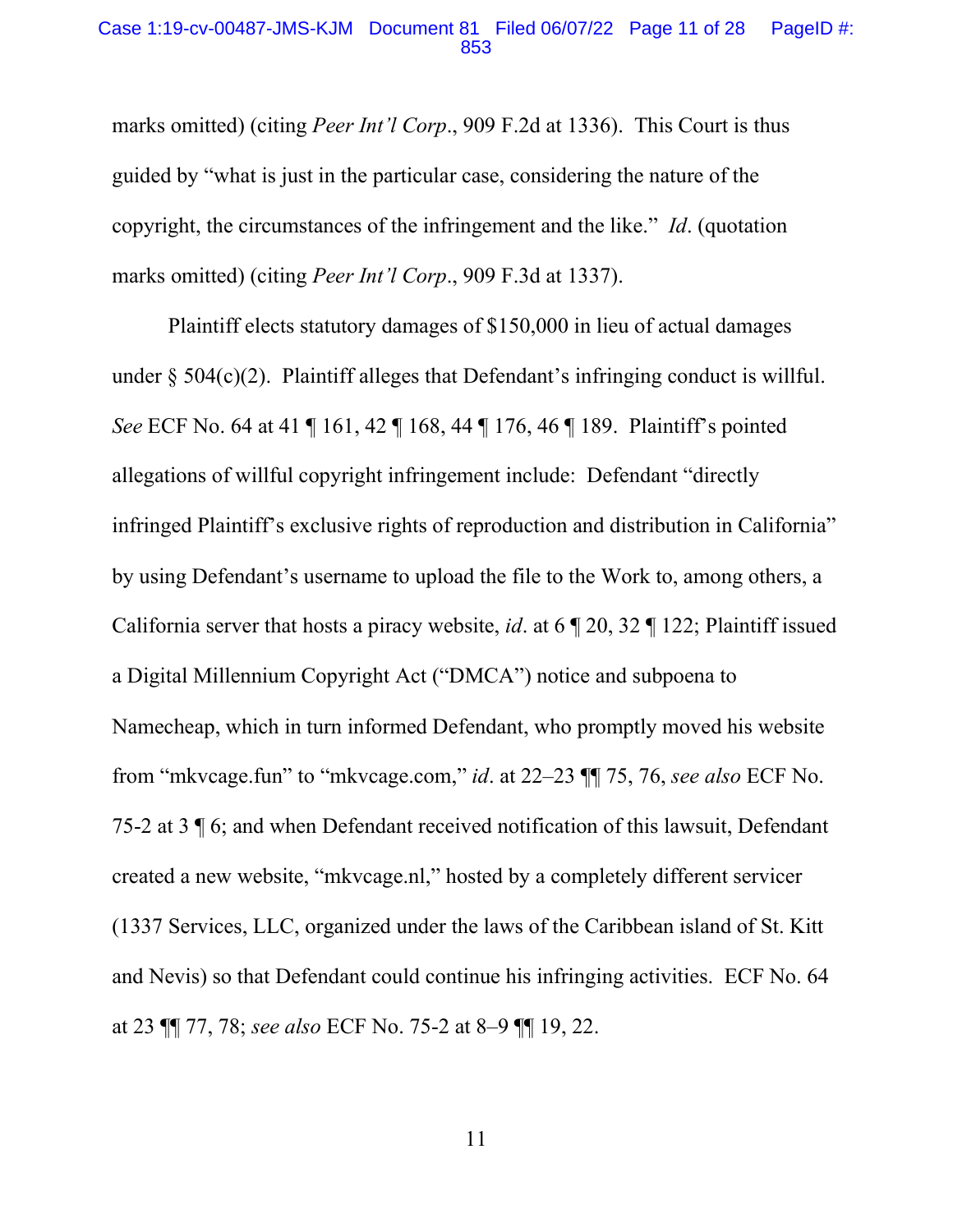### Case 1:19-cv-00487-JMS-KJM Document 81 Filed 06/07/22 Page 12 of 28 PageID #: 854

Plaintiff also retained copyright enforcement company, Maverickeye UG. ECF No. 64 at 30 ¶ 112. Using forensic software, Maverickeye UG identified 16,942 unauthorized transactions involving the Work in the United States alone. 2 *Id*. at 30–31  $\P$  112–20. Accepting these allegations as true, the Court finds that Defendant's conduct is willful.

Plaintiff requests an award for willful violation of the Copyright Act. The Court finds that awarding maximum statutory damages under the Copyright Act is appropriate to deter and punish Defendant's conduct and to compensate Plaintiff. *See Glacier Films (USA), Inc. v. Turchin*, 896 F.3d 1033, 1041 (9th Cir. 2018) (citing *Metro-Goldwyn-Mayer Studios Inc. v. Grokster, Ltd*., 545 U.S. 913, 963 2005) ("In the Internet Age, such [infringement] suits 'have served as a teaching tool, making clear that much file sharing, if done without permission, is unlawful[,] and apparently have had a real and significant deterrent effect.'")). The Court, therefore, recommends that the district court award Plaintiff \$150,000 in statutory damages.

<sup>&</sup>lt;sup>2</sup> Plaintiff alleges that a Blu-ray copy of the Work is currently available for \$15.95. This retail price multiplied by the number of unauthorized transactions approximately equals the \$270,902.58 in alleged actual damages. *See* ECF No. 64 at 25 ¶ 86; *id*. at 47 ¶ (D).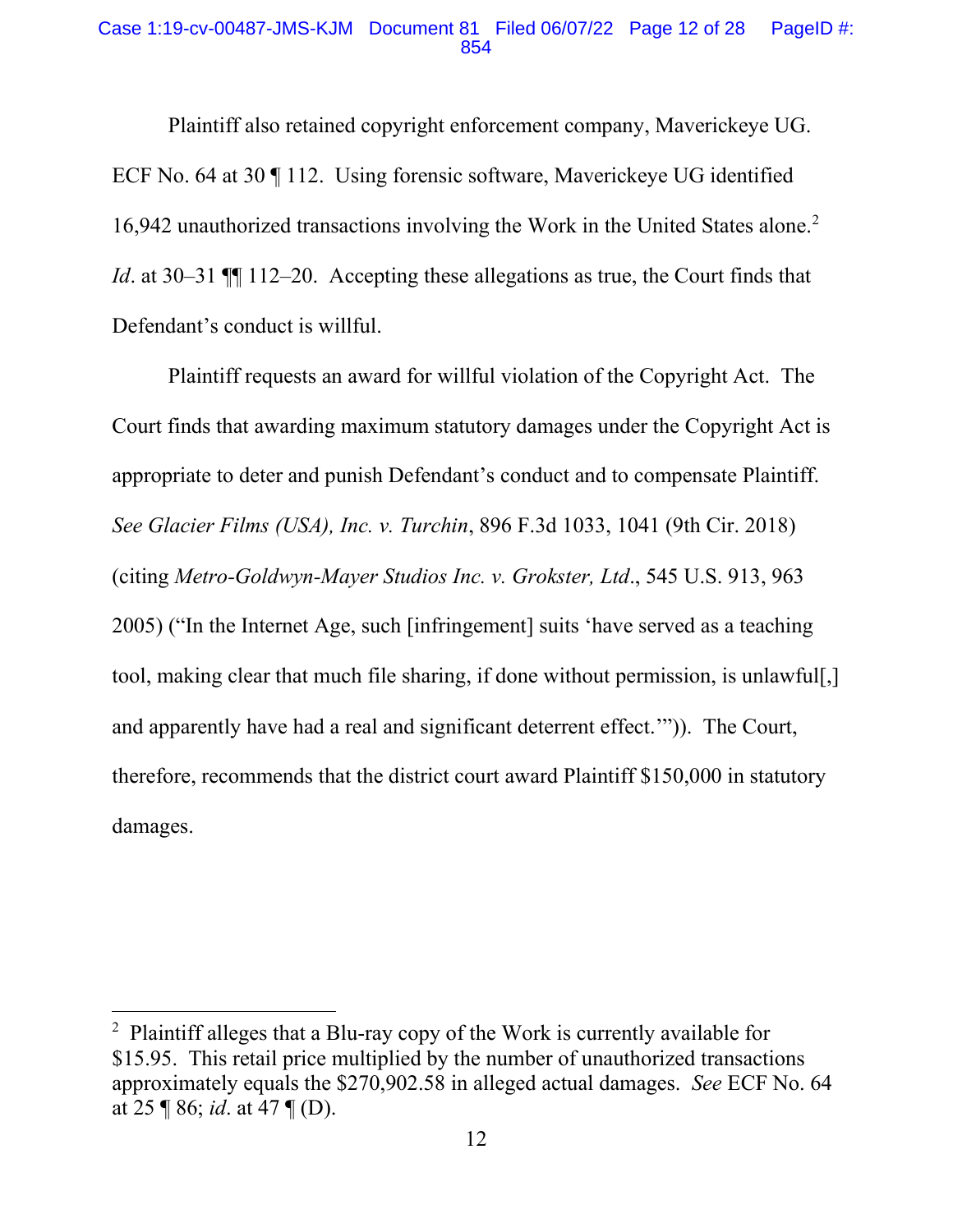## B. Costs

Turning to Plaintiff's requested costs, the Court may "allow the recovery of full costs" to a prevailing party. 17 U.S.C. § 505. Although the Court finds and recommends that the district court grant default judgment in favor of Plaintiff, the Court finds that Plaintiff is not yet entitled to an award of its requested costs.

Costs are to be requested in a Bill of Costs, not in a motion for default judgment. <sup>3</sup> *See* 28 U.S.C. § 1920 ("A judge or clerk of any court of the United States may tax as costs the following: (1) Fees of the clerk and marshal  $\dots$ "); LR54.1(f)(1) ("Costs are taxed in conformity with 28 U.S.C. §§ 1821, 1920–1925, and other applicable statutes, with the following clarifications: (1) Fees for the service of process . . . by someone other than the marshal are allowable, to the extent they are reasonably required and actually incurred . . . ."). The Court, thus, recommends that the district court deny Plaintiff's request for an award of costs.

C. Attorneys' Fees

The Court may award to the prevailing party a "reasonable attorney's fee" incurred in litigating a copyright infringement action. 17 U.S.C. § 505. "Plaintiffs in copyright actions may be awarded attorneys' fees simply by virtue of prevailing

<sup>&</sup>lt;sup>3</sup> The Court notes that some of Plaintiff's requested costs are not recoverable under 28 U.S.C. §§ 1920 and 1821. *See Rimini Street, Inc. v. Oracle USA, Inc*., 139 S. Ct. 873, 878 (2019) (holding that the Copyright Act does not explicitly authorize the award of litigation expenses beyond the six categories specified in §§ 1920 and 1821).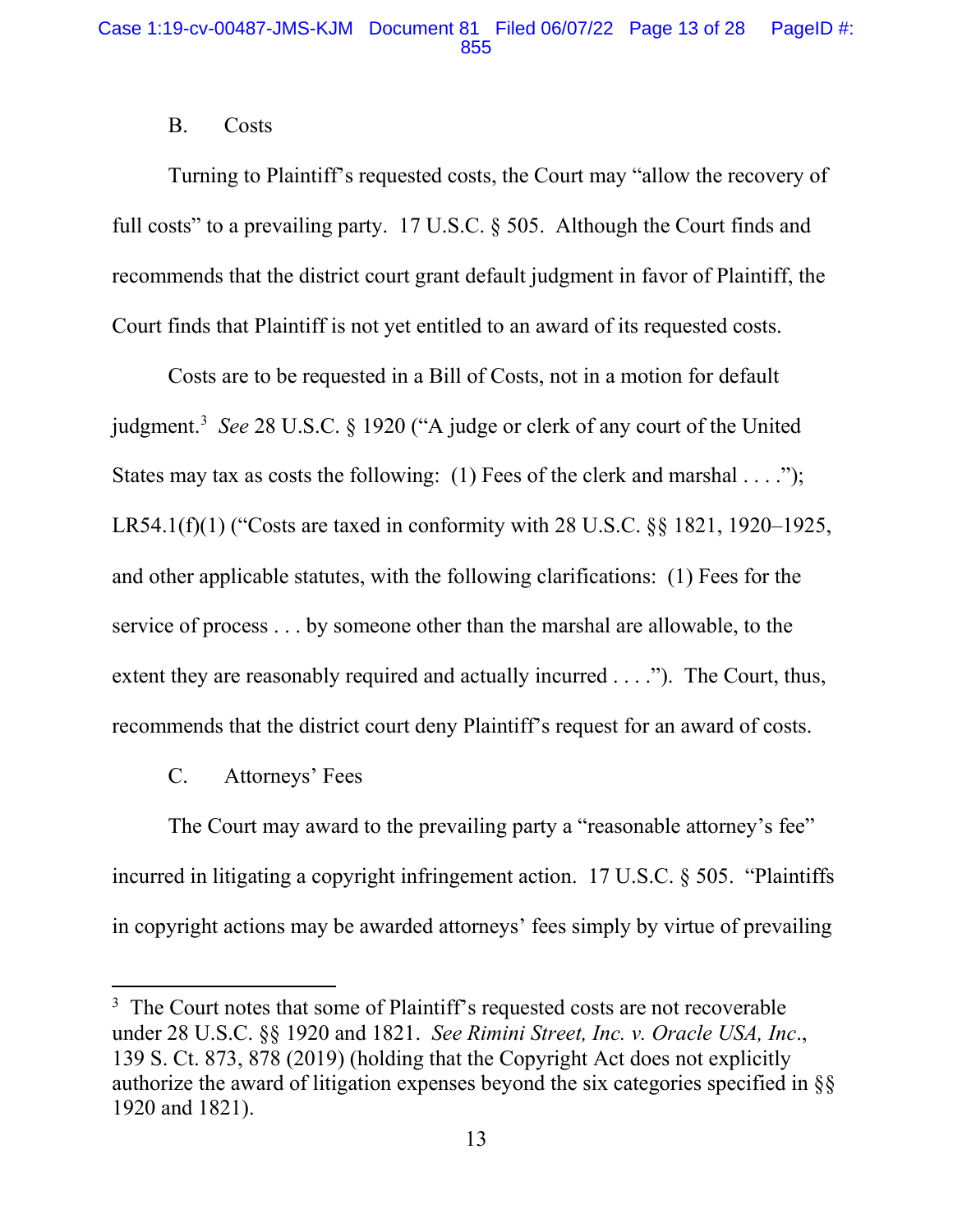#### Case 1:19-cv-00487-JMS-KJM Document 81 Filed 06/07/22 Page 14 of 28 PageID #: 856

in the action: no other precondition need be met, although the fee awarded must be reasonable." *Frank Music Corp. v. Metro-Goldwyn-Mayer Inc.*, 886 F.2d 1545, 1556 (9th Cir. 1989).

Reasonable attorneys' fees are generally based on the traditional "lodestar" calculation, which multiplies the number of hours reasonably expended by a reasonable hourly rate. *Fischer v. SJB-P.D. Inc*., 214 F.3d 1115, 1119 (9th Cir. 2000) (citing *Hensley v. Eckerhart*, 461 U.S. 424, 433 (1983)). The lodestar approach has been used by district courts across the country to calculate reasonable attorneys' fee awards in cases that result in default judgments. *Vogel v. Harbor Plaza Ctr., LLC*, 893 F.3d 1152, 1160 n.4 (9th Cir. 2018) (other citations omitted) (citing *Andrade v. Arby's Rest. Grp., Inc*., 225 F. Supp. 3d 1115, 1143–44 (N.D. Cal. 2016) (applying the lodestar approach to determine reasonable attorneys' fees in a case in which the defendant failed to defend itself)).

The court may adjust the "presumptively reasonable" lodestar calculation based on an evaluation of the "reasonableness" factors articulated in *Kerr v. Screen Extras Guild*, 526 F.2d 67, 70 (9th Cir. 1975), *abrogated on other grounds by City of Burlington v. Dague*, 505 U.S. 557 (1992), that are not already subsumed in the lodestar. *Cairns v. Franklin Mint Co*., 292 F.3d 1139, 1158 (9th Cir. 2002) (citing *Intel Corp. v. Terabyte Int'l, Inc*., 6 F.3d 614, 622 (9th Cir. 1993)). "The court need not consider all . . . factors, but only those called into question by the case at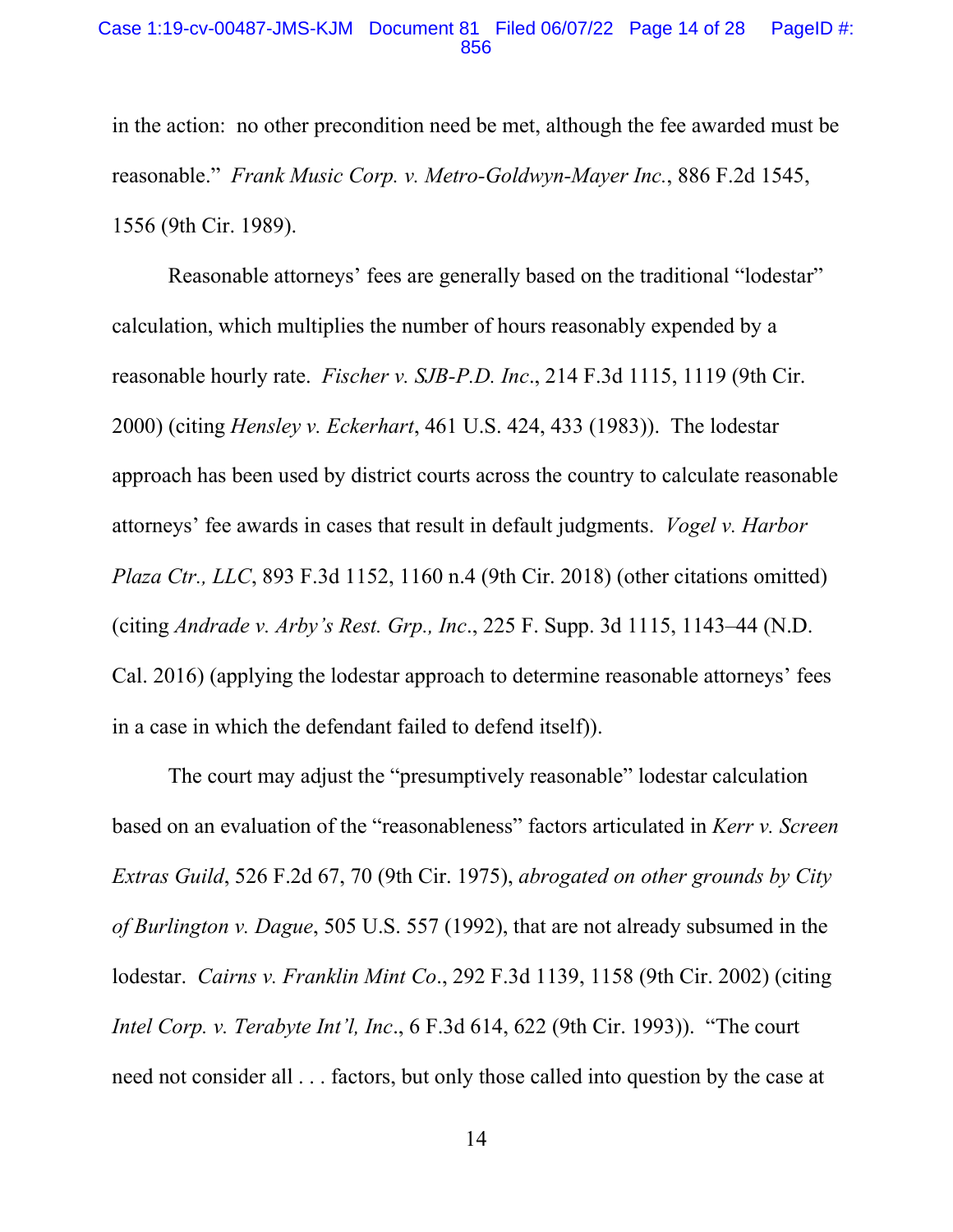#### Case 1:19-cv-00487-JMS-KJM Document 81 Filed 06/07/22 Page 15 of 28 PageID #: 857

hand and necessary to support the reasonableness of the fee award." *Id*. (quoting *Kessler v. Assocs. Servs. Co. of Haw*., 639 F.2d 498, 500 n.1 (9th Cir. 1981)).

This Court finds and recommends that the district court enter default judgment for Plaintiff. Accordingly, Plaintiff is a prevailing party and entitled to an award of a reasonable attorneys' fee, as addressed below.

#### 1. Reasonable Hourly Rate

The reasonable hourly rate is determined by assessing the prevailing market rate in the relevant community for similar work performed by attorneys of comparable skill, experience, and reputation. *Roberts v. City of Honolulu*, 938 F.3d 1020, 1023 (9th Cir. 2019) (citing *Kelly v. Wengler*, 822 F.3d 1085, 1099 (9th Cir. 2016)); *Webb v. Ada Cnty*., 285 F.3d 829, 840 (9th Cir. 2002) (citing *Chalmers v. City of L.A.*, 796 F.2d 1205, 1210–11 (9th Cir. 1986)). The relevant community is the forum in which the district court sits. *Camacho v. Bridgeport Fin., Inc*., 523 F.3d 973, 979 (9th Cir. 2008). In this case, the relevant community is the District of Hawaii.

The Court has reviewed the Culpepper Declaration. ECF No. 75-2. Plaintiff seeks an hourly rate of \$250 for work completed by Mr. Culpepper. *Id*. at 19 ¶ 35. Mr. Culpepper declares that he is a solo practitioner who focuses his practice on intellectual property, in particular, electrical and computer software technology. *Id.* at 18 ¶ 34. Mr. Culpepper declares that he has been licensed to practice law in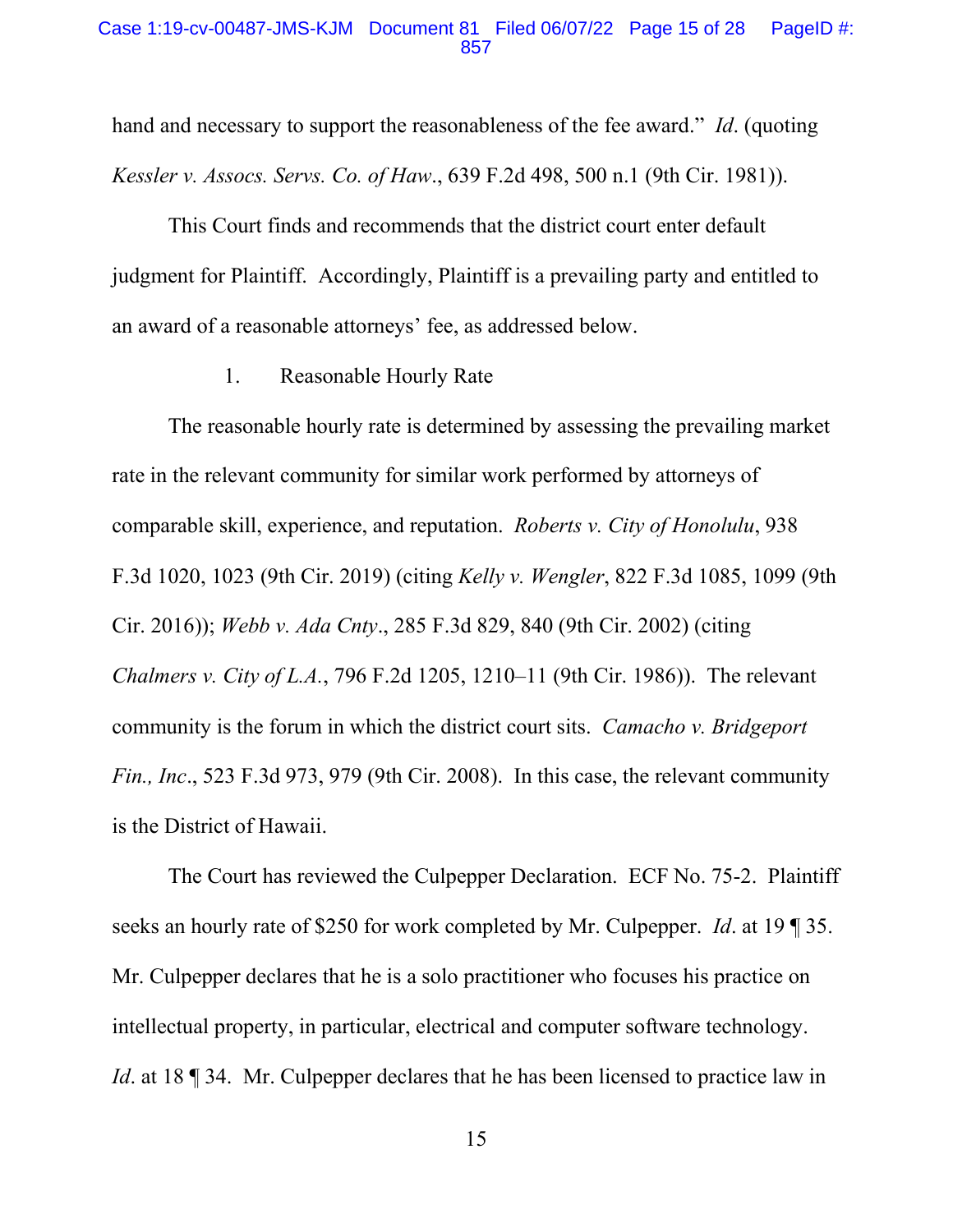#### Case 1:19-cv-00487-JMS-KJM Document 81 Filed 06/07/22 Page 16 of 28 PageID #: 858

the State of Hawaii since 2012, and before the United States Patent and Trademark Office since 2000. *Id*. Mr. Culpepper declares that his \$250 hourly rate is below the 2014 mean hourly rate of \$379 for a solo practitioner specializing in electrical technologies. *Id*. at 19 ¶ 35 (citing American Intellectual Property Law Association, *Report of the Economic Survey* (2015), at I-15).

This Court is aware of the prevailing rates in the community for similar services performed by attorneys of comparable experience, skill, and reputation. Based on the Court's knowledge of the prevailing rates, the Court finds that Mr. Culpepper's requested hourly rate is reasonable. Accordingly, the Court will apply this \$250 hourly rate in calculating Plaintiff's lodestar.

# 2. Hours Reasonably Expended

"The fee applicant bears the burden of documenting the appropriate hours expended in the litigation and must submit evidence in support of those hours worked." *U.S. v. \$28,000.00 in U.S. Currency*, 802 F.3d 1100, 1107 (9th Cir. 2015) (quoting *Gates v. Deukmejian*, 987 F.2d 1392, 1397 (9th Cir. 1992)). "[T]he prevailing party is entitled to recover only reasonable attorneys' fees and costs, and the burden is on the prevailing party to prove those fees and costs were associated with the relief requested and reasonably necessary to achieve the results obtained." *Tirona v. State Farm Mut. Auto. Ins. Co*., 821 F. Supp. 632, 636 (D. Haw. 1993) (citations omitted).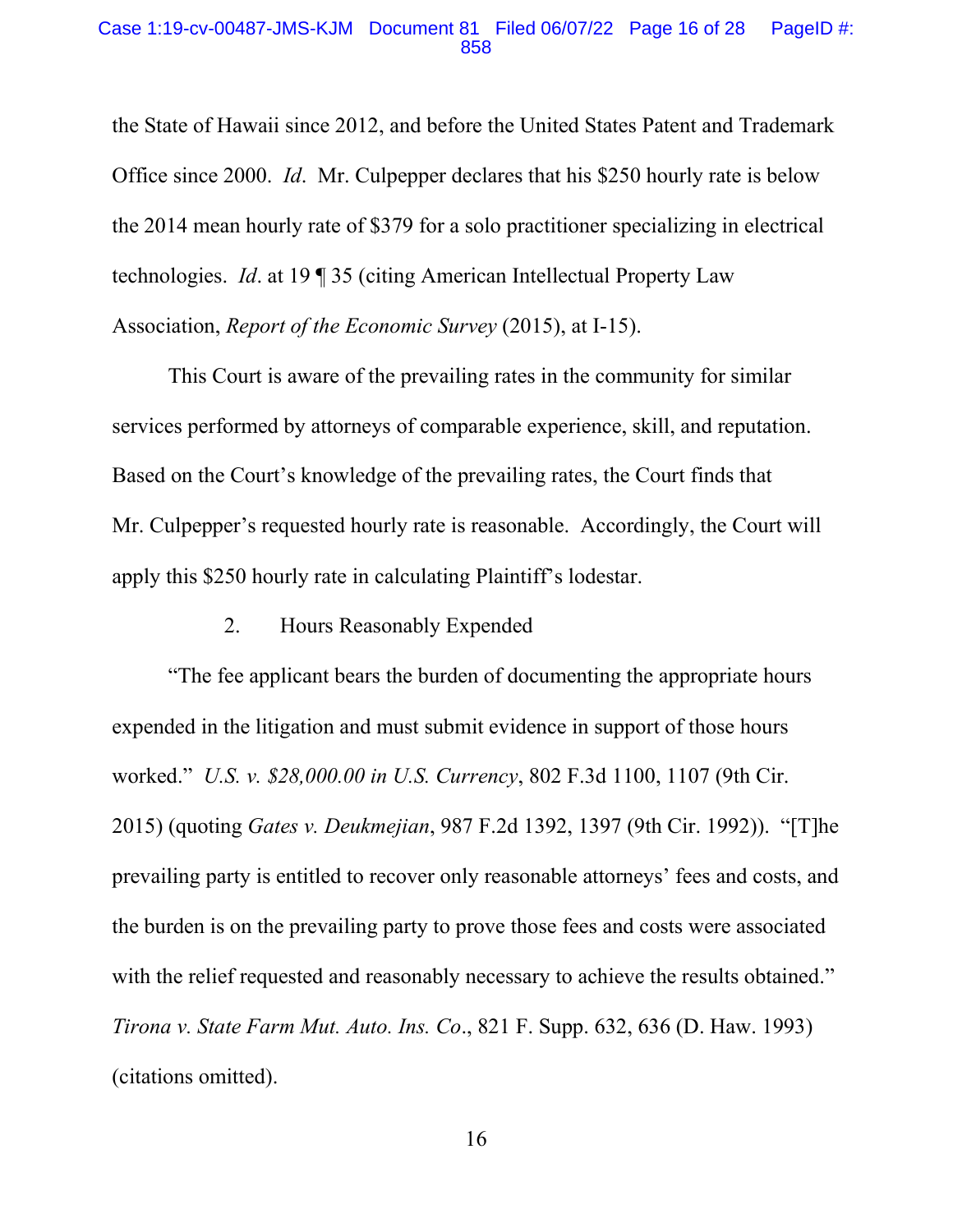#### Case 1:19-cv-00487-JMS-KJM Document 81 Filed 06/07/22 Page 17 of 28 PageID #: 859

The Court also has its own "independent duty to review the submitted itemized log of hours to determine the reasonableness of the hours requested in each case." *Irwin v. Astrue*, No. 3:10-CV-545-HZ, 2012 WL 707090, at \*1 (D. Or. Mar. 5, 2012) (citing *Sorenson v. Mink*, 239 F.3d 1140, 1145 (9th Cir. 2001)). The court must guard against awarding fees and costs which are excessive and must determine which fees were self-imposed and avoidable. *Au v. Funding Grp., Inc*., 933 F. Supp. 2d 1264, 1275 (D. Haw. 2013) (citing *Tirona*, 821 F. Supp. 18 at 637).

Courts have the "discretion to 'trim fat' from, or otherwise reduce, the number of hours claimed to have been spent on the case." *Id*. (quoting *Soler v. G & U, Inc*., 801 F. Supp. 1056, 1060 (S.D.N.Y. 1992)). Accordingly, courts must deny compensation for time expended on work deemed "excessive, redundant, or otherwise unnecessary." *Seachris v. Brady-Hamilton Stevedore Co*., 994 F.3d 1066, 1083 (9th Cir. 2021) (quoting *Van Gerwen v. Guar. Mut. Life Co*., 214 F.3d 1041, 1045 (9th Cir. 2000)).

Plaintiff requests attorneys' fees of \$23,895 for 95.58 hours of work performed. ECF No. 75-2 at 17–18. The Court has reviewed Mr. Culpepper's billing entries and notes several that warrant reduction. The Court addresses these entries below.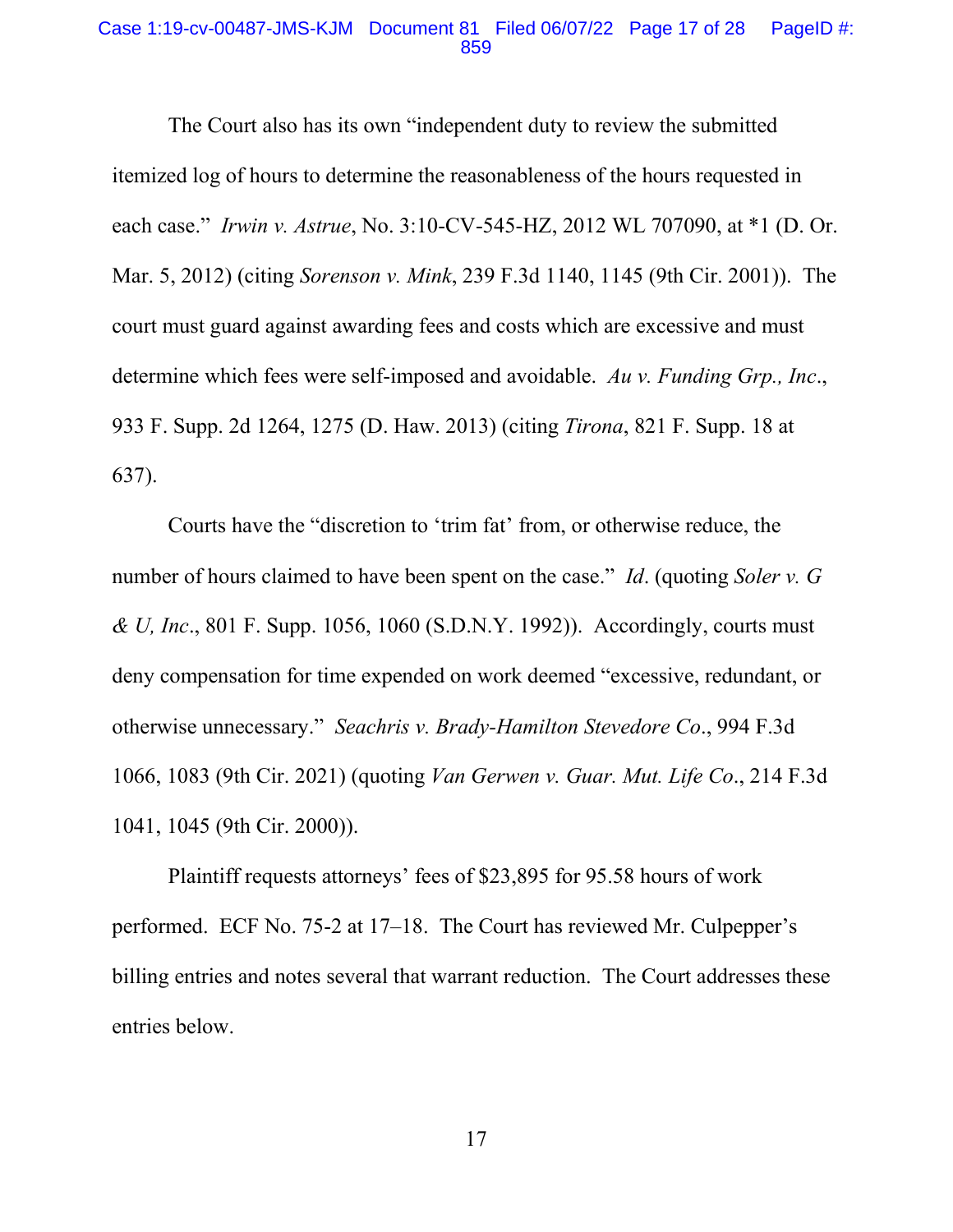### Case 1:19-cv-00487-JMS-KJM Document 81 Filed 06/07/22 Page 18 of 28 PageID #: 860

## a. Excessive Time

The Court finds that Mr. Culpepper logged excessive hours for completing tasks that are clearly template-based and similar to those in other actions in this district court. The Court thus recommends that the district court impose a 10% reduction for the tasks below. *Moreno v. City of Sacramento*, 534 F.3d 1106, 1112 (9th Cir. 2008) ("[T]he district court can impose a small reduction, no greater than 10 percent—a 'haircut'—based on its exercise of discretion and without a more specific explanation."); *see also Ruiz v. FCA US LLC*, Case No. CV 19-8254- DMG (JEMx), 2020 WL 4980079, at \*3 (C.D. Cal. June 25, 2020) (reducing by 10% time counsel spent completing form documents and routine motions).

## i. Similar Motions for Default Judgment

Mr. Culpepper logged a total 14.0 hours January 24 to 28, 2022, to prepare this Motion. *See* ECF No. 75-2 at 17. The Court finds 14.0 hours excessive. Motions for default judgment tend to follow a set formula. This Motion is similar to others filed by Mr. Culpepper in this district. *See, e.g.*, *Eve Nevada, LLC v. Does 1-16*, Civil No. 20-00475 DKW-KJM, ECF No. 35; *42 Ventures, LLC v. Rend*, Civil No. 20-00228 DKW-WRP, ECF No. 25; *Hunter Killer Prods., Inc. v. Qazi Muhammad Zarlish*, Civil No. 19-00168 LEK-KJM, ECF No. 37. The Court thus recommends that the district court reduce Mr. Culpepper's claimed 14.0 hours to prepare this Motion by 10% and award Mr. Culpepper 12.6 hours.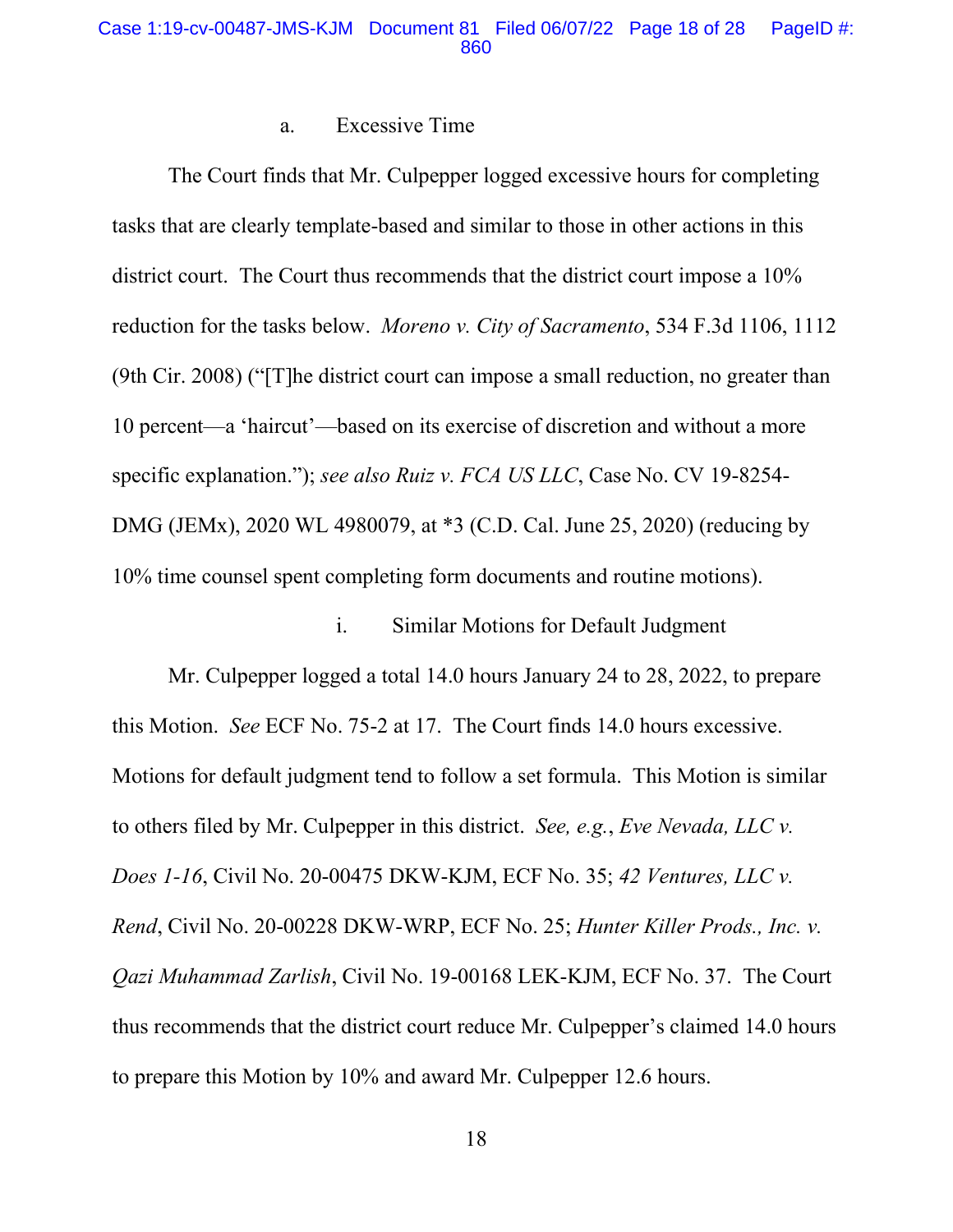### Case 1:19-cv-00487-JMS-KJM Document 81 Filed 06/07/22 Page 19 of 28 PageID #: 861

### ii. Similar Requests for Entry of Default

Mr. Culpepper logged 1.0 hours on March 2, 2020, to prepare Plaintiff's second request for entry of default, and 0.5 hours on January 14, 2022, to prepare Plaintiff's third request for entry of default. *See* ECF Nos. 42, 73. The Court finds the time Mr. Culpepper expended preparing these two requests to be excessive. Requests for entry of default are also formulaic, even arguably clerical in nature, and the requests filed in this matter are among several filed by Mr. Culpepper in this and other copyright infringement cases in this district. *See, e.g.*, ECF No. 18; *Eve Nevada, LLC v. Does 1-16*, Civil No. 20-00475 DKW-KJM, ECF No. 28; *42 Ventures, LLC v. Rend*, Civil No. 20-00228 DKW-WRP, ECF No. 22; *id*., ECF No. 44; *Fallen Prods., Inc. v. DOE*, Civil No. 20-0033 JAO-RT, ECF No. 37; *Definition Delaware, LLC v. Davis*, Civil No. 20-00027 LEK-KJM, ECF No. 16. The Court thus recommends that the district court reduce Mr. Culpepper's claimed 1.5 hours preparing two requests for entry of default by 10% and award Mr. Culpepper 1.35 hours.

## iii. Notice of Ninth Circuit Decision

Mr. Culpepper logged 1.0 hours on December 16, 2021, to prepare and file a Notice of Decision by Ninth Circuit Court of Appeals in Related Case ("Notice"). *See* ECF No. 68; ECF No. 75-2 at 17. The Court finds 1.0 hours for this task excessive. The Notice informs the Court of the Ninth Circuit's decision in *42*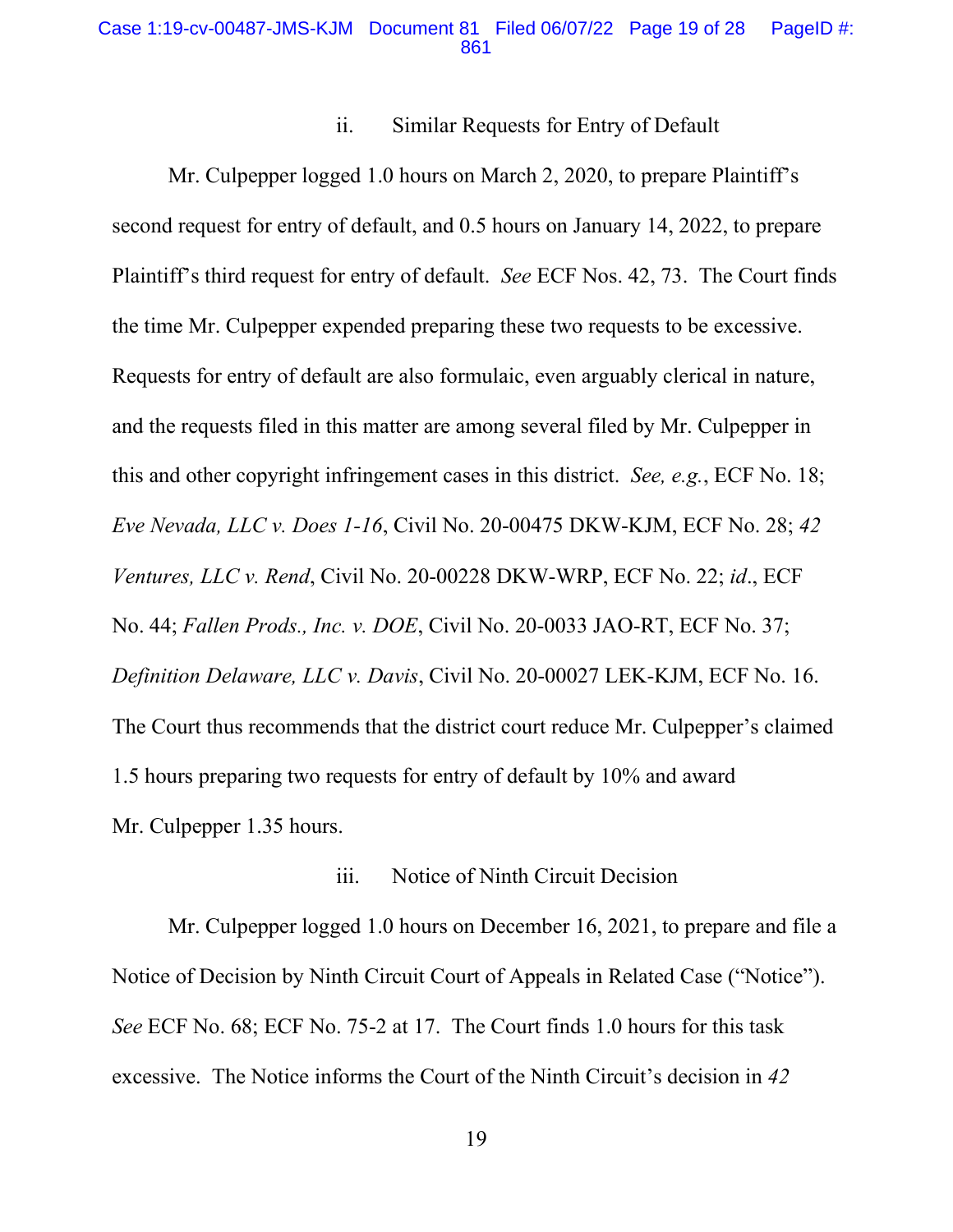### Case 1:19-cv-00487-JMS-KJM Document 81 Filed 06/07/22 Page 20 of 28 PageID #: 862

Ventures and requests, albeit incompletely, that the Court lift the stay.<sup>4</sup> ECF No.

68 at 2. Plaintiff attached the Ninth Circuit's decision in *42 Ventures* to the Notice. ECF No. 68-1. Given the Notice's non-substantive nature, the Court recommends that the district court reduce Mr. Culpepper's claimed 1.0 hours by 10% and award 0.9 hours.

# b. Clerical Tasks

The Court's review of Mr. Culpepper's billing entries further reveals noncompensable clerical tasks. "[C]lerical or ministerial costs are part of an attorney's overhead and are reflected in the charged hourly rate." *Au*, 933 F. Supp. 2d at 1275–76 (quoting *Jeremiah B. v. Dep't of Educ*., Civil No. 09-00262 DAE-LEK, 2010 WL 346454, at \*5 (D. Haw. Jan. 29, 2010)). The following is a nonexhaustive list of clerical and ministerial tasks deemed non-compensable in this district:

reviewing Court-generated notices; scheduling dates and deadlines; calendaring dates and deadlines; notifying a client of dates and deadlines; preparing documents for filing with the Court; filing documents with the Court; informing a client that a document has been filed; ... copying, printing, and scanning documents, receiving, downloading, and emailing documents; and communicating with Court staff.

<sup>&</sup>lt;sup>4</sup> The last unfinished sentence of the Notice provides: "Plaintiff respectfully requests that the stay be lifted so that it[]" ECF No. 68 at 2.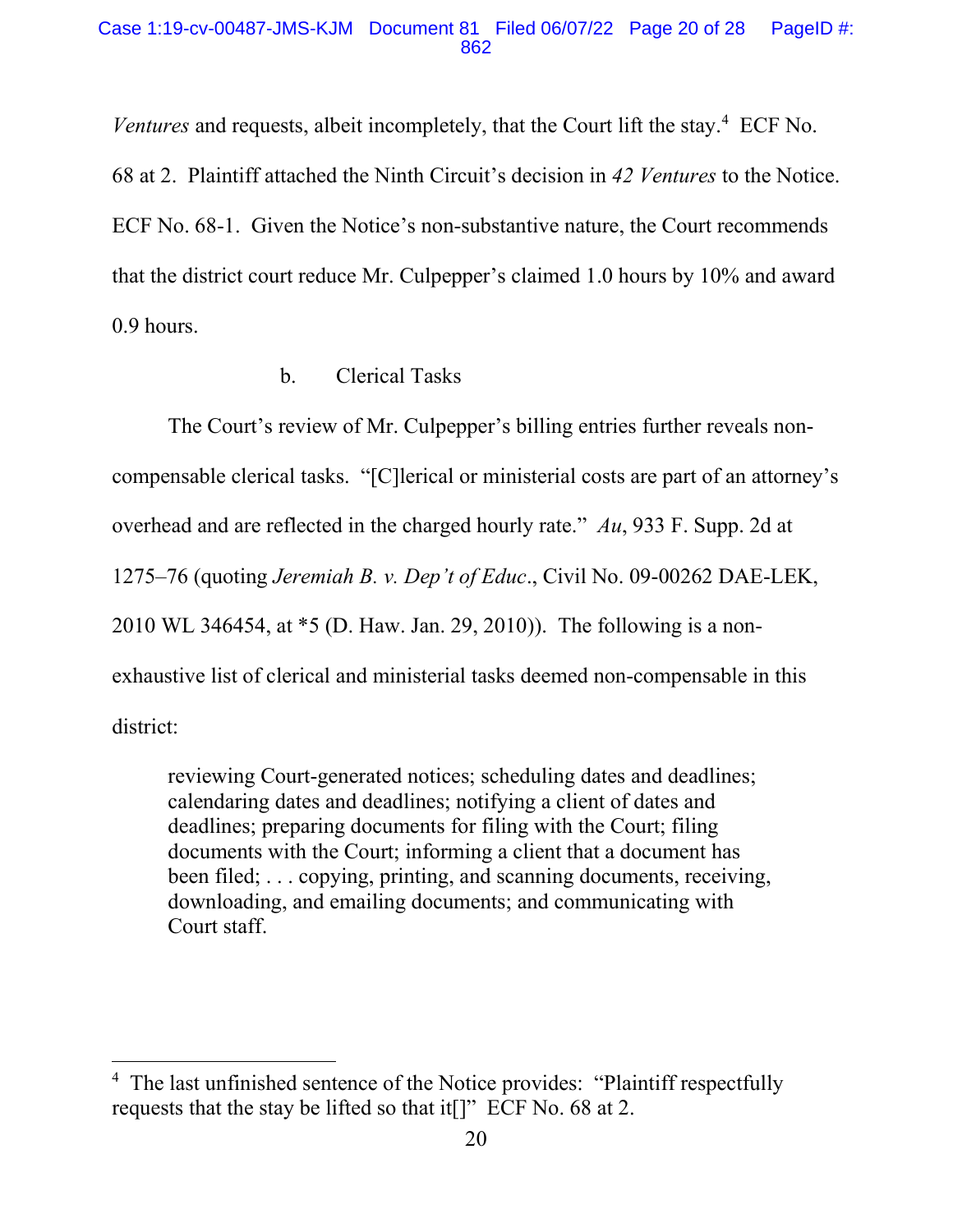*Crawford v. Japan Airlines*, Civil No. 03-00451 LEK-KSC, 2014 WL 1326576, at \*4 (D. Haw. Jan. 22, 2014) (citations omitted), *adopted by* 2014 WL 1326580 (D. Haw. Mar. 28, 2014).

The Court finds that billing entries containing clerical tasks consist of a compensable portion—"preparing" a document—and a non-compensable portion—"filing" a document.<sup>5</sup> Accordingly, the Court recommends applying a 5% reduction to account for the clerical portion of otherwise compensable tasks (excepting the entries noted above as excessive). *See Gonzalez v. City of Maywood*, 729 F.3d 1196, 1203 (9th Cir. 2013) (quoting *Moreno*, 534 F.3d at 1112) "[T]he district court can impose a small reduction, no greater than 10 percent—a 'haircut'—based on its exercise of discretion and without a more specific explanation.").

The Court recommends that the district court reduce by 5% Mr. Culpepper's claimed 11.5 hours of billed work that includes clerical tasks.<sup>6</sup> The Court also recommends that, for the entries already subject to reduction for excessiveness, the

<sup>&</sup>lt;sup>5</sup> See, e.g., ECF No. 75-2 at 16 (10/15/2019 "preparing scheduling conf statement; filing"  $(2.0 \text{ hours})$ ).

<sup>&</sup>lt;sup>6</sup> Entries subject to reduction as clerical tasks include the following: 09/11/2019 (2.75 hours); 09/27/2019 (0.5 hours); 10/15/2019 (2.0 hours); 10/15/2019 (2.0 hours); 02/14/2020 (1.75 hours); 03/02/2020 (1.0 hours); 12/16/2021 (1.0 hours); 01/14/2022 (0.5 hours).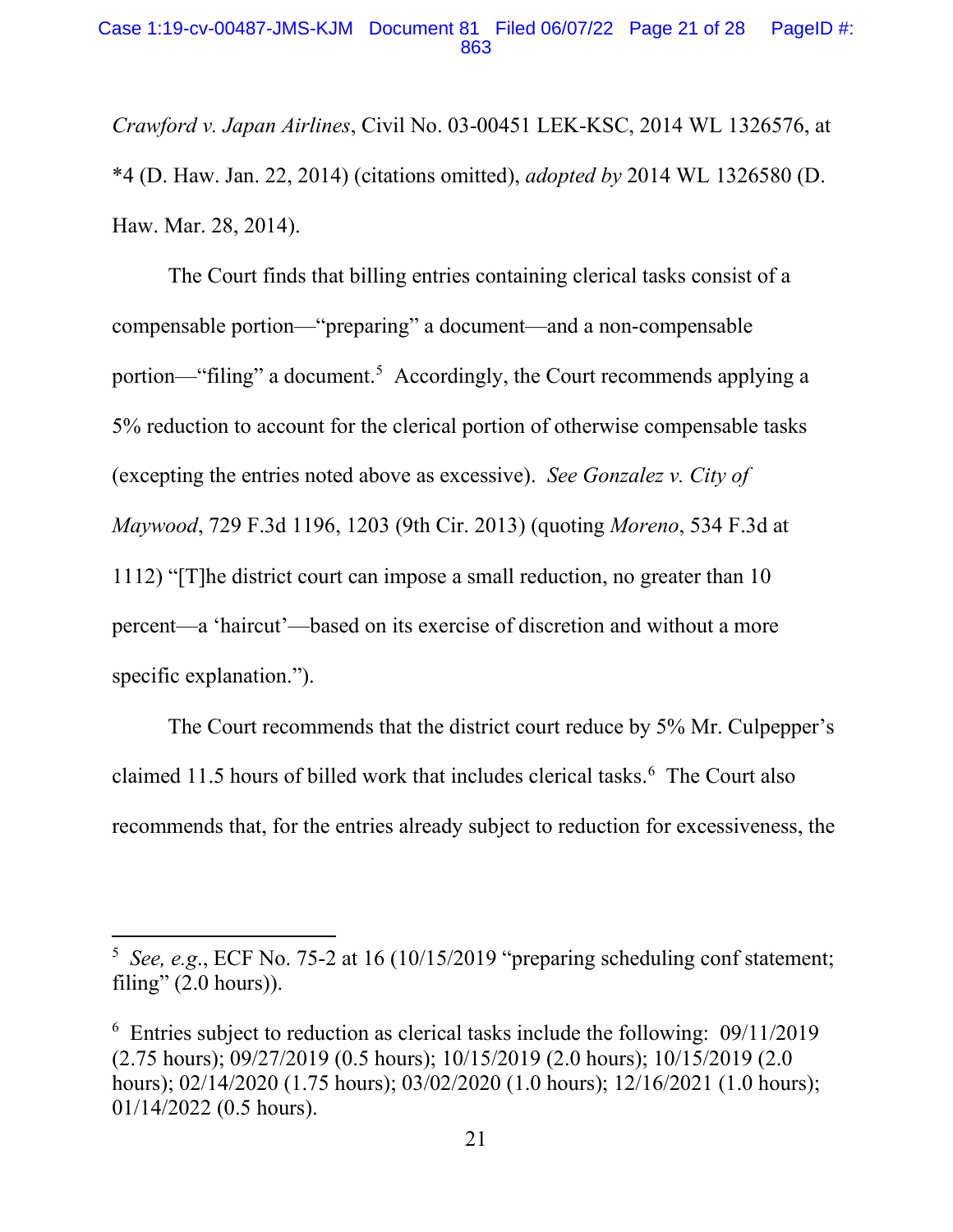### Case 1:19-cv-00487-JMS-KJM Document 81 Filed 06/07/22 Page 22 of 28 PageID #: 864

district court further reduce such entries by  $5\%$ .<sup>7</sup> In sum, the Court recommends that the district court impose a total reduction of 0.56 hours for non-compensable clerical tasks.

From those hours the Court finds excessive, the Court recommends that the district court further reduce by 5% Mr. Culpepper's claimed 11.25 hours of billed work that includes clerical tasks and award 10.69 hours.<sup>8</sup>

## c. Block-Billed Entries

The practice of block-billing violates Local Rule 54.2(f), which requires that

a memorandum in support of a motion for attorneys' fees describe "the work

performed by each timekeeper, broken down by hours expended on each task . . . ."

LR54.2(f). "Block billing entries generally fail to specify a breakdown of the time

spent on each task." *Au*, 933 F. Supp. 2d at 1276. The Ninth Circuit has

<sup>&</sup>lt;sup>7</sup> Entries subject to reduction as clerical tasks and for excessiveness include the following: 03/02/2020 (0.9 hours); 12/16/2021 (0.9 hours); 01/14/2022 (0.45 hours).

<sup>&</sup>lt;sup>8</sup> As stated, the Court finds that the following time entries contain noncompensable clerical tasks: 09/11/2019 (2.75 hours); 09/27/2019 (0.5 hours); 10/15/2019 (2.0 hours); 10/15/2019 (2.0 hours); 02/14/2020 (1.75 hours); 03/02/2020 (1.0 hours); 12/16/2021 (1.0 hours); 01/14/2022 (0.5 hours). For those entries that are also subject to reduction for excessiveness, the Court first imposed a 10% reduction as set forth above. The Court then used the reduced figure to calculate the 5% reduction for clerical tasks. For example, Mr. Culpepper claimed 1.0 hours for work performed on 03/02/2020 that the Court finds excessive and contains a clerical task. Accordingly, the Court recommends a 10% reduction on 1.0 hours, and a further 5% reduction on 0.9 hours.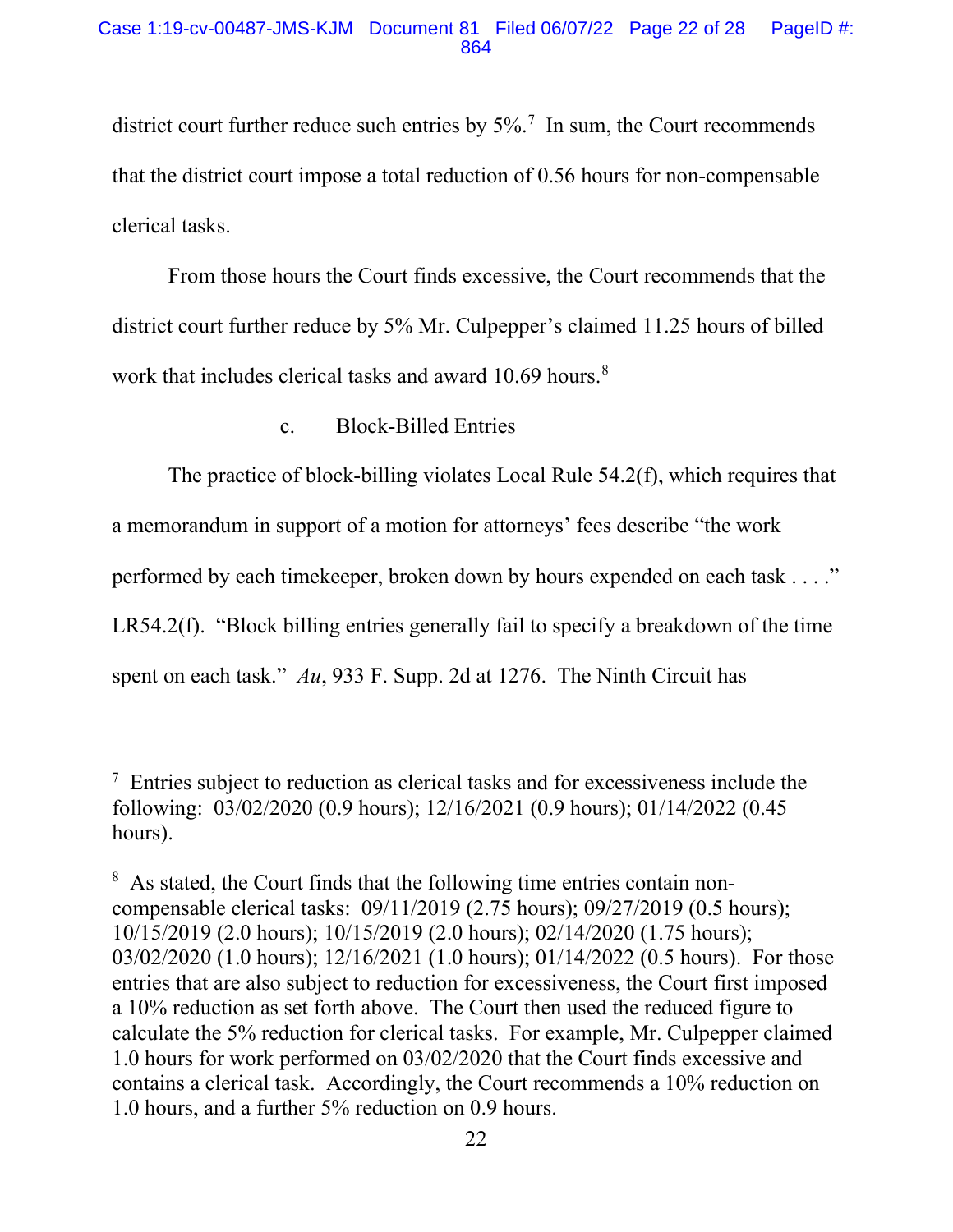#### Case 1:19-cv-00487-JMS-KJM Document 81 Filed 06/07/22 Page 23 of 28 PageID #: 865

recognized a district court's authority to reduce hours that are billed in block format. *Welch v. Metro. Life Ins. Co.*, 480 F.3d 942, 948 (9th Cir. 2007) ("We do not quarrel with the district court's authority to reduce hours that are billed in block format."). Generally, the district court "may properly impose a reduction for block billing, but it should 'explain how or why . . . the reduction . . . fairly balance[s] those hours that were actually billed in block format." *Id*. (citing *Sorenson*, 239 F.3d at 1146).

This district court has previously declined to impose a reduction for blockbilled entries where "limited instances" of block-billing that did not prevent the court from evaluating the reasonableness of the hours expended. *See Santana v. Berryhill*, Civil No. 16-00367 ACK-KJM, 2017 WL 4211044, at \*4 (D. Haw. Aug. 31, 2017), *adopted by* No. CV 16-00367 ACK-KJM, 2017 WL 4202153 (D. Haw. Sept. 21, 2017) (citations omitted) ("The limited instances of block-billed entries . . . do not prevent the Court from evaluating the reasonableness of the hours expended."); *Dep't of Educ. Haw. v. C.B. ex rel. Donna B.*, Civil No. 11-00576 SOM-RLP, 2012 WL 7475406, at \*10 (D. Haw. Sept. 28, 2012) (citing *Ko Olina Dev., LLC v. Centex Homes*, CV. NO. 09-00272 DAE-LEK, 2011 WL 1235548, at \*11 (D. Haw. Mar. 29, 2011) (declining to apply a percentage reduction for blockbilling because "[v]iewing the record as a whole, the limited instances of block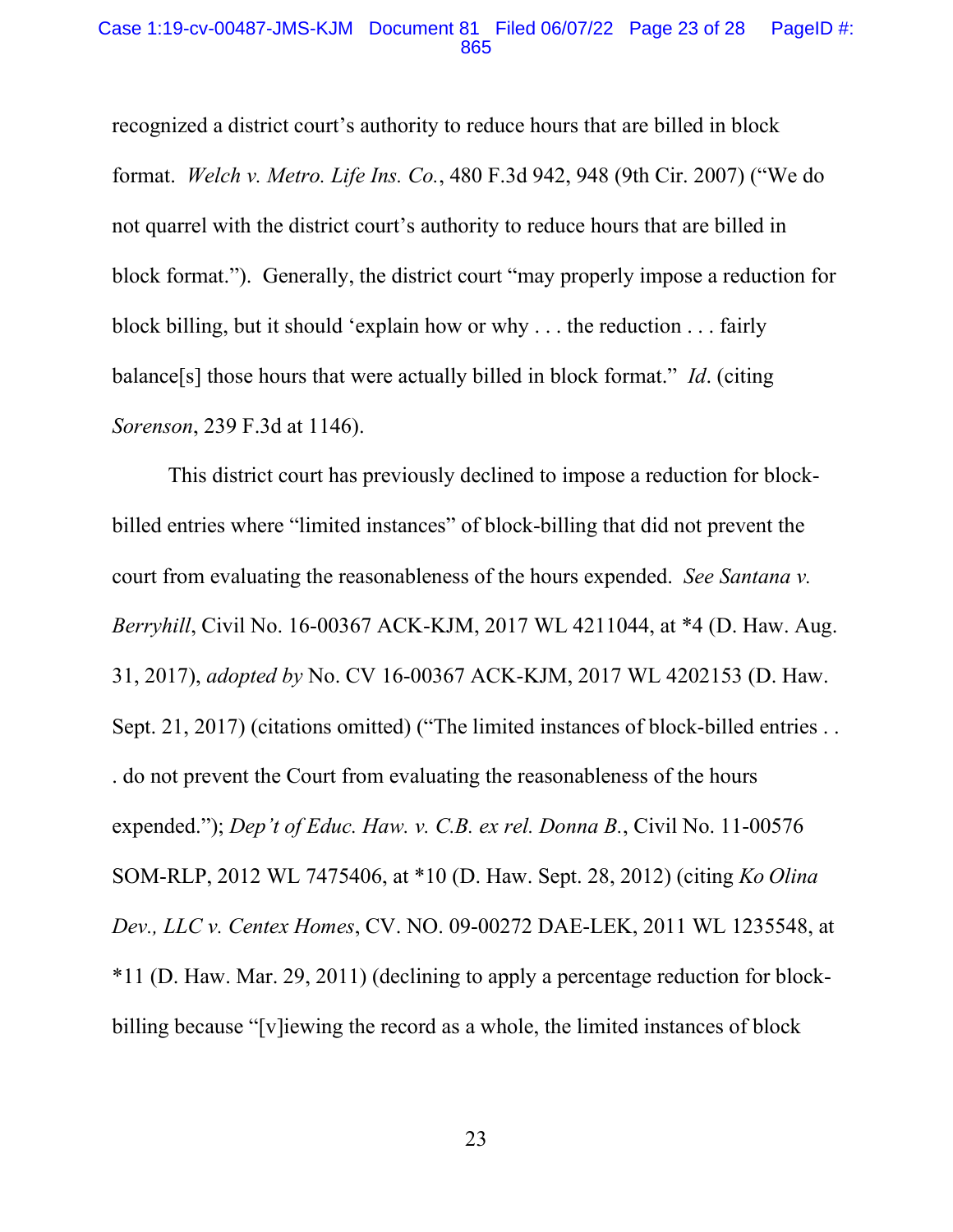### Case 1:19-cv-00487-JMS-KJM Document 81 Filed 06/07/22 Page 24 of 28 PageID #: 866

billing do not prevent the Court from evaluating the reasonableness of the hours expended").

Here, the Court finds entries in block format that contain both legal and clerical tasks. The comingling of compensable and non-compensable tasks in block-billed format render the determination of reasonableness nearly impossible. When a single entry contains multiple tasks—particularly tasks that are clearly different, such as writing e-mails, drafting testimony, and legal research—the Court is unable to assess the reasonableness of the hours expended on each specific task.

The Court thus recommends that the district court apply an across-the-board reduction of 20% to block-billed entries, accounting for those entries the Court recommended to be reduced as excessive and for clerical tasks. 9 *See Liberty Mut. Ins. Co. v. Sumo-Nan LLC*, CIVIL NO. 14-00520 DKW-KSC, 2017 WL 810277, at \*14 (D. Haw. Mar. 1, 2017) (imposing an across-the-board reduction of 20% to block-billed entries); *Painsolvers, Inc. v. State Farm Mut. Auto. Ins. Co*., CIV. No. 09-00429 ACK-KSC, 2012 WL 2529298, at \*3 (D. Haw. June 28, 2012) (reducing block-billed hours by 20%); *Signature Homes of Haw., LLC v. Cascade Sur. and* 

<sup>&</sup>lt;sup>9</sup> As set forth above, the Court's recommendation is based on reductions imposed in sequential order, rather than concurrent order. Stated differently, for those entries subject to reduction for excessiveness, clerical tasks, and block-billing, the Court first imposes a 10% reduction for excessiveness. The Court then uses the reduced figure to calculate the next applicable reduction.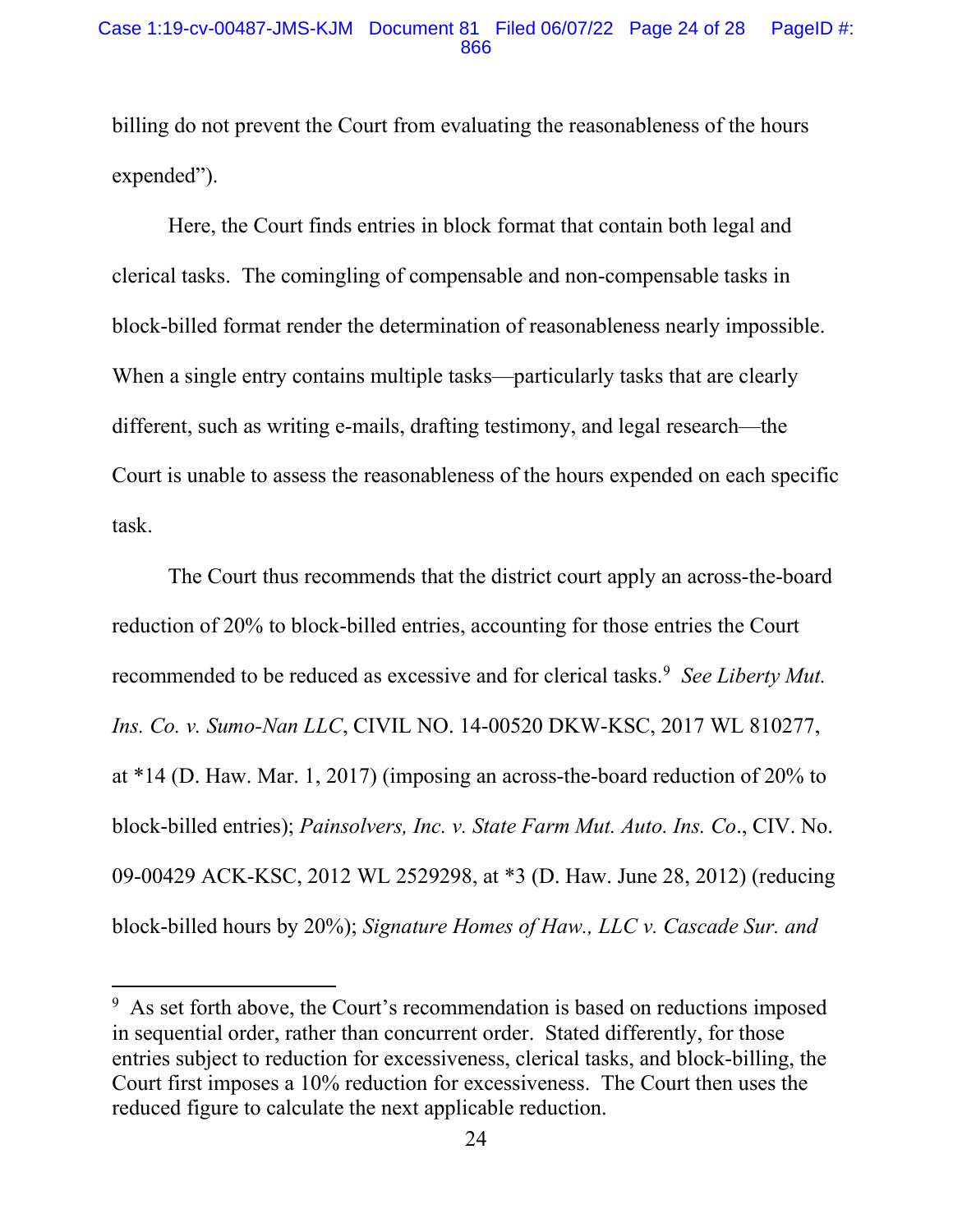### Case 1:19-cv-00487-JMS-KJM Document 81 Filed 06/07/22 Page 25 of 28 PageID #: 867

*Bonding, Inc*., No. CV 06-00663 JMS BMK, 2007 WL 2258725, at \*3 (D. Haw. Aug. 3, 2007) (reducing block-billed hours by 20%). From those hours the Court finds excessive and clerical, the Court recommends that the district court further reduce Mr. Culpepper's claimed 38.89 hours that contain block-billed entries by  $20\%$  and award 31.14 hours.<sup>10</sup>

## d. Total Lodestar Calculation

Based on the foregoing, the Court recommends that the district court reduce Plaintiff's 95.58 requested hours by: (1) 1.65 hours for excessiveness; (2) 0.56 hours for clerical tasks; and (3) 7.75 hours for block-billing, for an adjusted total of 85.59 hours. The Court thus recommends that the district court award Plaintiff \$21,397.50 in attorneys' fees, plus \$1,008.25 GET, for a total fees award of \$22,405.75.

# D. Injunctive Relief

Plaintiff requests that the Court grant injunctive relief to permanently bar Defendant from directly and contributorily infringing Plaintiff's copyrights in the

 $10$  Entries subject to a 20% reduction for block-billing—some of which have already been reduced for excessiveness and as being clerical tasks—include: 08/08/2019 (1.5 hours); 08/12/2019 (1.5 hours); 08/30/2019 (1.5 hours); 09/06/2019 (5.0 hours); 09/06/2019 (5.0 hours); 09/11/2019 (2.61 hours); 09/25/2019 (0.75 hours); 09/25/2019 (0.75 hours); 09/27/2019 (0.48 hours); 09/30/2019 (0.25 hours); 10/06/2019 (1.0 hours); 10/15/2019 (1.9 hours); 10/15/2019 (1.9 hours); 11/29/2019 (1.0 hours); 12/04/2019 (4.0 hours); 01/09/2020 (0.75 hours); 07/18/2020–07/20/2020 (6.0 hours); 11/24/2020 (1.0 hours); 12/16/2020 (0.75 hours); 01/14/2022 (1.25 hours).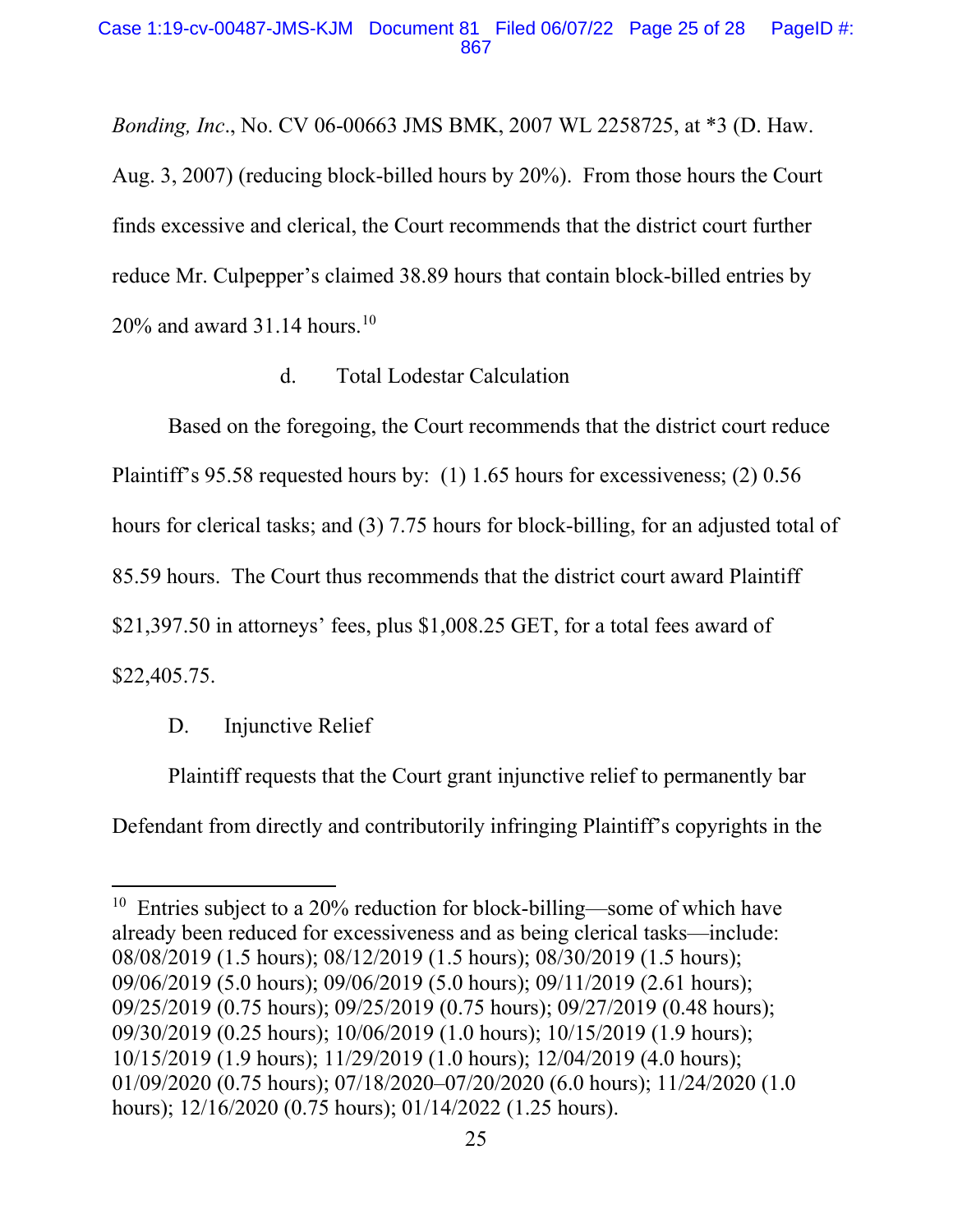#### Case 1:19-cv-00487-JMS-KJM Document 81 Filed 06/07/22 Page 26 of 28 PageID #: 868

Work. ECF No. 75-1 at 28. Section 502 authorizes the Court to grant permanent injunctive relief to prevent or restrain copyright infringement. *See* 17 U.S.C. § 502(a) ("Any court having jurisdiction of a civil action arising under this title may . . . grant temporary and final injunctions on such terms as it may deem reasonable to prevent or refrain infringement of a copyright."). "Courts routinely issue injunctive relief as part of a default judgment where, as here, an online media distribution system was used to download and distribute copyrighted works without permission." *Cook Prods., LLC v. Szerlip*, Civil NO. 16-00637 HG-KSC, 2017 WL 6568001, at \*5 (D. Haw. Aug. 25, 2017), *adopted as modified by* No. CV 16-00637 HG-KSC, 2017 WL 4883220 (D. Haw. Oct. 30, 2017), *on reconsideration*, No. CV 16-00637 HG-KSC, 2017 WL 6559754 (D. Haw. Dec. 22, 2017) (citing *Warner Bros. Records, Inc. v. Novak*, 2007 WL 1381748 at \* 2–3 (D. N.J. May 9, 2007)). "As a general rule, a permanent injunction will be granted when liability has been established and there is a threat of continuing violations." *MAI Systems Corp. v. Peak Comput., Inc.*, 991 F.2d 511, 520 (9th Cir. 1993) (citation omitted).

Plaintiff has shown that Defendant will likely continue to violate Plaintiff's copyright if Defendant is not enjoined. The BitTorrent technology, which Defendant allegedly used to violate Plaintiff's copyright, allows its users "to reproduce, distribute, display or perform the Plaintiff's copyrighted Work." ECF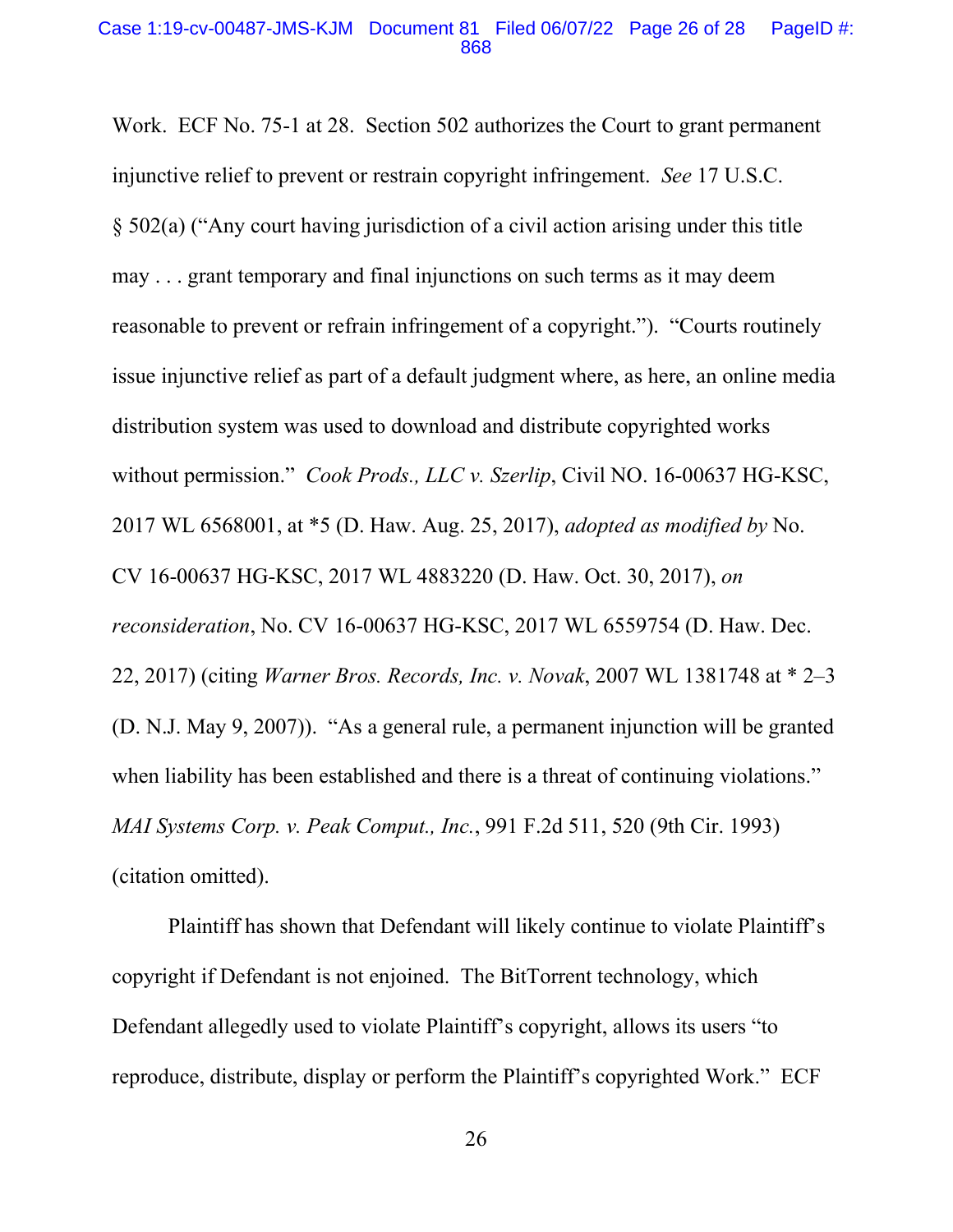#### Case 1:19-cv-00487-JMS-KJM Document 81 Filed 06/07/22 Page 27 of 28 PageID #: 869

No. 64 at 30 ¶ 112. Based on how BitTorrent operates, Defendant's unauthorized copy of the Work will likely be the source for others to download the Work repeatedly. *See* ECF No. 64 at 25–29 ¶¶ 89–111 (describing the BitTorrent file sharing protocol and how it propagates continued unlawful sharing).

Defendant's failure to appear in this case further illustrates Defendant's disregard for the seriousness of his actions. In fact, Mr. Culpepper had corresponded by email with Defendant on September 6 to 9, 2019. ECF No. 75-2 at 4 ¶ 11. Plaintiff attempted to resolve the matter with Defendant but without success. *See id*. at 5–8 ¶¶ 12–17. Coupled with Plaintiff's allegations, this indicates that Defendant will likely continue to violate Plaintiff's copyrights. Moreover, Defendant is not likely to suffer hardship by being enjoined from engaging in illegal activity. Accordingly, the Court finds that permanent injunctive relief is an appropriate award to prevent future copyright infringement. The Court thus recommends that the district court grant Plaintiff's request for a permanent injunction.

### **CONCLUSION**

Based on the foregoing, the Court FINDS AND RECOMMENDS that the district court GRANT IN PART AND DENY IN PART Plaintiff's Motion for Default Judgment Against Defendant Muhammad Faizan (ECF No. 75) as follows: (1) award Plaintiff a total of \$150,000 for statutory damages; (2) award Plaintiff a